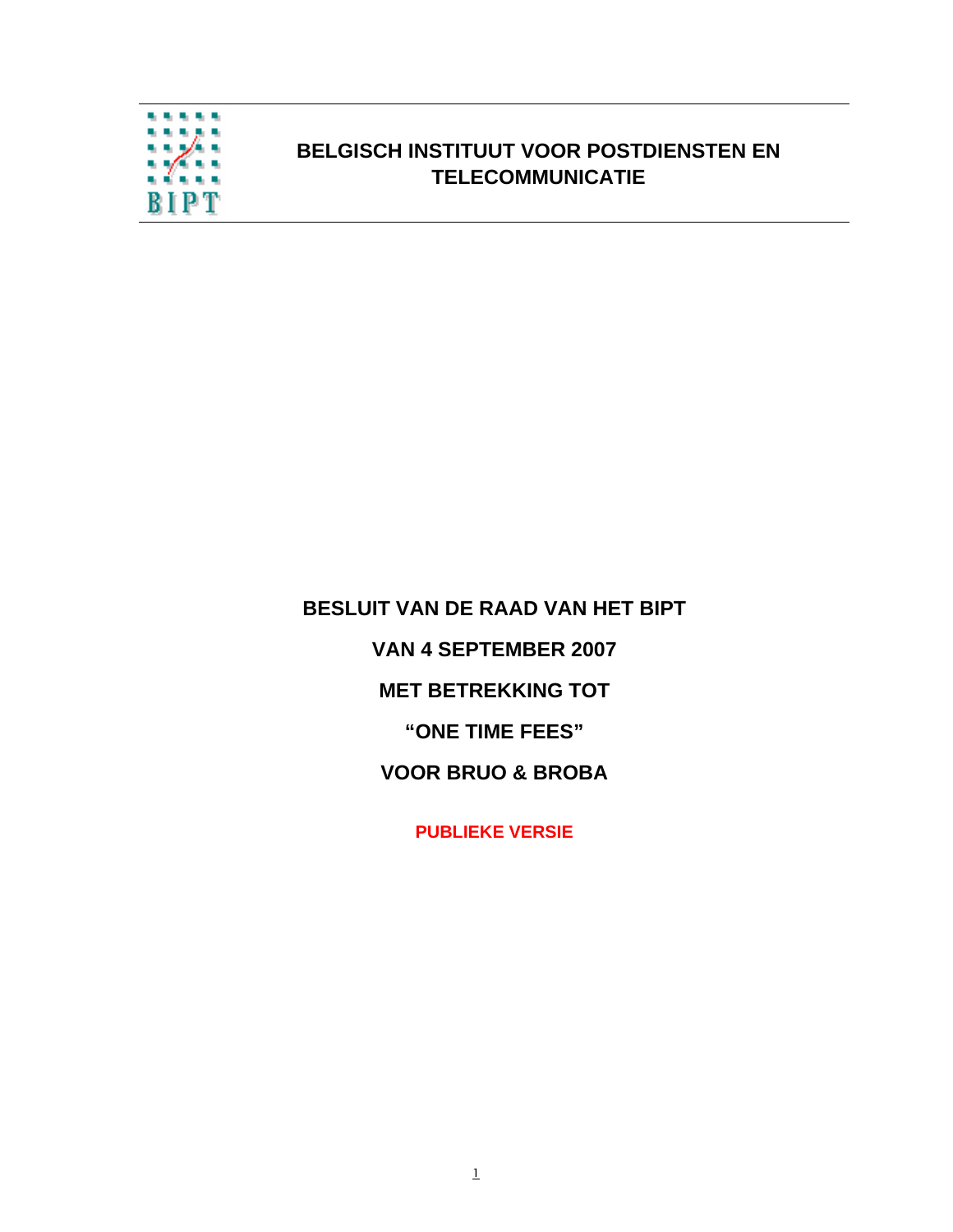# Inhoudsopgave

| ALGEMEEN ALGEBRA AND A CHARGE AND A CHARGE AND A CHARGE AND A CHARGE AND A CHARGE AND A CHARGE AND A CHARGE AND<br>$\sim$ 17 |  |
|------------------------------------------------------------------------------------------------------------------------------|--|
|                                                                                                                              |  |
|                                                                                                                              |  |
|                                                                                                                              |  |
|                                                                                                                              |  |
|                                                                                                                              |  |
|                                                                                                                              |  |
|                                                                                                                              |  |
|                                                                                                                              |  |
|                                                                                                                              |  |
|                                                                                                                              |  |
|                                                                                                                              |  |
|                                                                                                                              |  |
|                                                                                                                              |  |
|                                                                                                                              |  |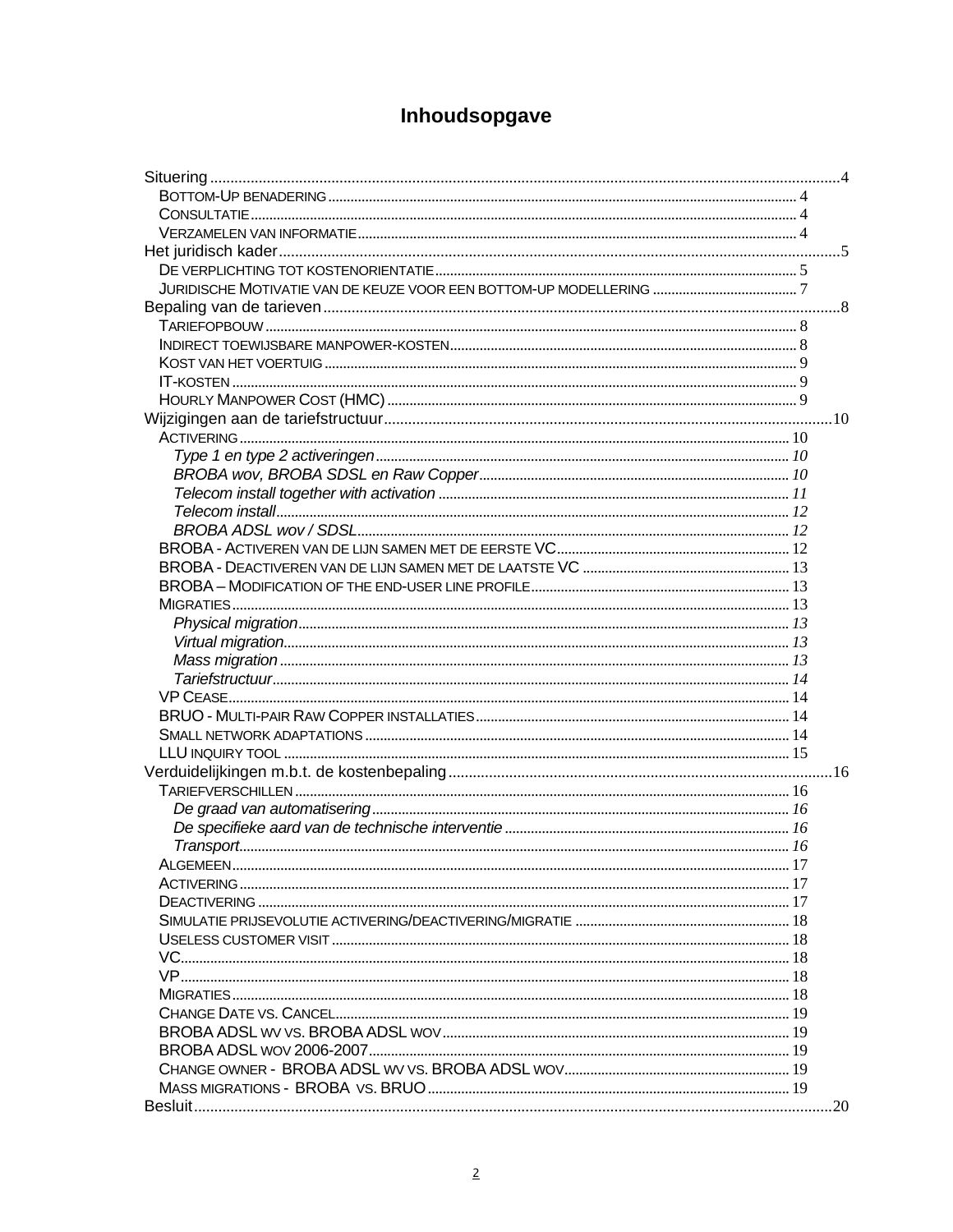| -28 |  |
|-----|--|
|     |  |
|     |  |
|     |  |
|     |  |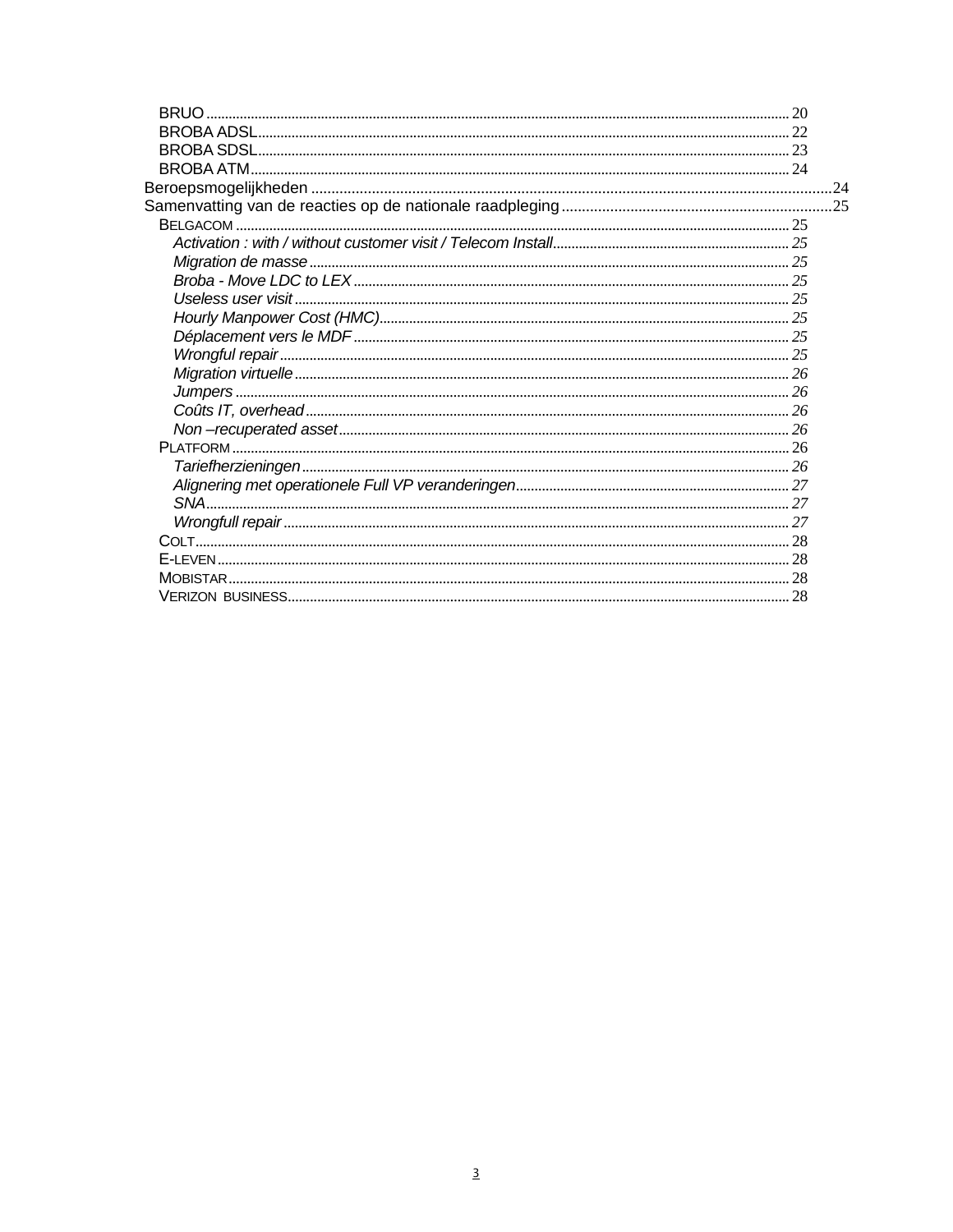## **SITUERING**

In dit document wordt de bepaling door het Instituut van de nieuwe kostgeoriënteerde tarieven voor de eenmalige kosten in het BRUO en BROBA referentieaanbod beschreven en geargumenteerd.

#### **BOTTOM-UP BENADERING**

Voor de bepaling van deze tarieven wordt, net zoals voor de andere tarifaire aspecten van BRUO, BROBA en co-locatie gebruik gemaakt van een bottom-up model, zoals overigens ook door Belgacom voorgesteld in haar tariefvoorstel.

In de praktijk betekent dit dat er voor elke eenmalige kost, in de mate van het mogelijke, alle handelingen en eventuele andere kostendragers zijn geïdentificeerd die noodzakelijk zijn voor de efficiënte uitvoering van de desbetreffende taken.

Hierbij wordt rekening gehouden met bepaalde praktische aspecten van het netwerk van Belgacom, zoals bv. de afstanden tussen locaties, e.d. Hierbij wordt ook rekening gehouden met andere aspecten van een efficiënte bedrijfsvoering, zoals bv. dat het automatiseren van vaak voorkomende handelingen efficiënt is.

Een praktisch gevolg van deze bottom-up benadering is dat de voorgestelde tarieven meer gedifferentieerd zijn dan voordien. In de praktijk betekent dit dat er nu, meer dan voorheen, een onderscheid wordt gemaakt in de tarieven naargelang het type lijn waarvoor de handeling wordt uitgevoerd. Mede als gevolg hiervan zal de lezer vaststellen dat de vastgestelde prijsevoluties niet uniform zijn voor alle tarieven, maar dat er, naargelang het type lijn, soms duidelijk verschillende prijsevoluties zijn.

Daarnaast is er echter ook naar gestreefd de tariefstructuur niet onnodig complex te maken en werden een aantal herzieningen doorgevoerd. Deze worden verder in deze tekst besproken.

### **CONSULTATIE**

Het Instituut heeft met behulp van de input van Belgacom een nieuw tariefvoorstel voor one time fees uitgewerkt, dat via een ontwerpbesluit ter consultatie aan de sector werd voorgelegd van 9 juli tot en met 17 augustus 2007. Het Instituut ontving reacties van Belgacom, het Platform, Colt, E-leven, Mobistar en Verizon Business. Een samenvatting van deze consultatiereacties vindt U in bijlage.

In de reactie op de consultatie zijn vanuit de OLO's een aantal klachten gekomen over een gebrek aan transparantie m.b.t. het bottom-up model en de daarin toegepaste parameters en assumpties.

Het Instituut begrijpt deze kritiek, maar moet vaststellen dat, mede wegens vroegere uitspraken van de rechtbank, het in deze materie onmogelijk is om volledige openheid te geven over alle details van het model. Een aantal van deze elementen zijn immers specifiek voor de bedrijfsomgeving van Belgacom en het is dus voor het Instituut onmogelijk om deze informatie publiek te maken.

Er zal echter getracht worden om in dit document een aantal aspecten te verduidelijken die aan de basis liggen van bepaalde prijsverschillen of waarvoor het Instituut heeft vastgesteld dat de markt onvoldoende alle kostenelementen onderkent.

#### **VERZAMELEN VAN INFORMATIE**

Tenslotte wil het Instituut ook de lange duurlooptijd vermelden die nodig was om alle nodige gegevens te bekomen voor het nagaan van de kostoriëntatie van de eenmalige tarieven in BRUO en BROBA na te gaan.

Het BIPT heeft de eerste vragenlijst op 20 september 2006 naar Belgacom gestuurd. Op 10 oktober meldt Belgacom dat wat betreft de 'processus operationnels BRUO & BROBA' Belgacom slechts ten vroegste op 3 november een antwoord kan geven. Wat betreft IT kosten, stelt Belgacom dat deze elementen slechts ten vroegste geleverd kunnen worden eind november.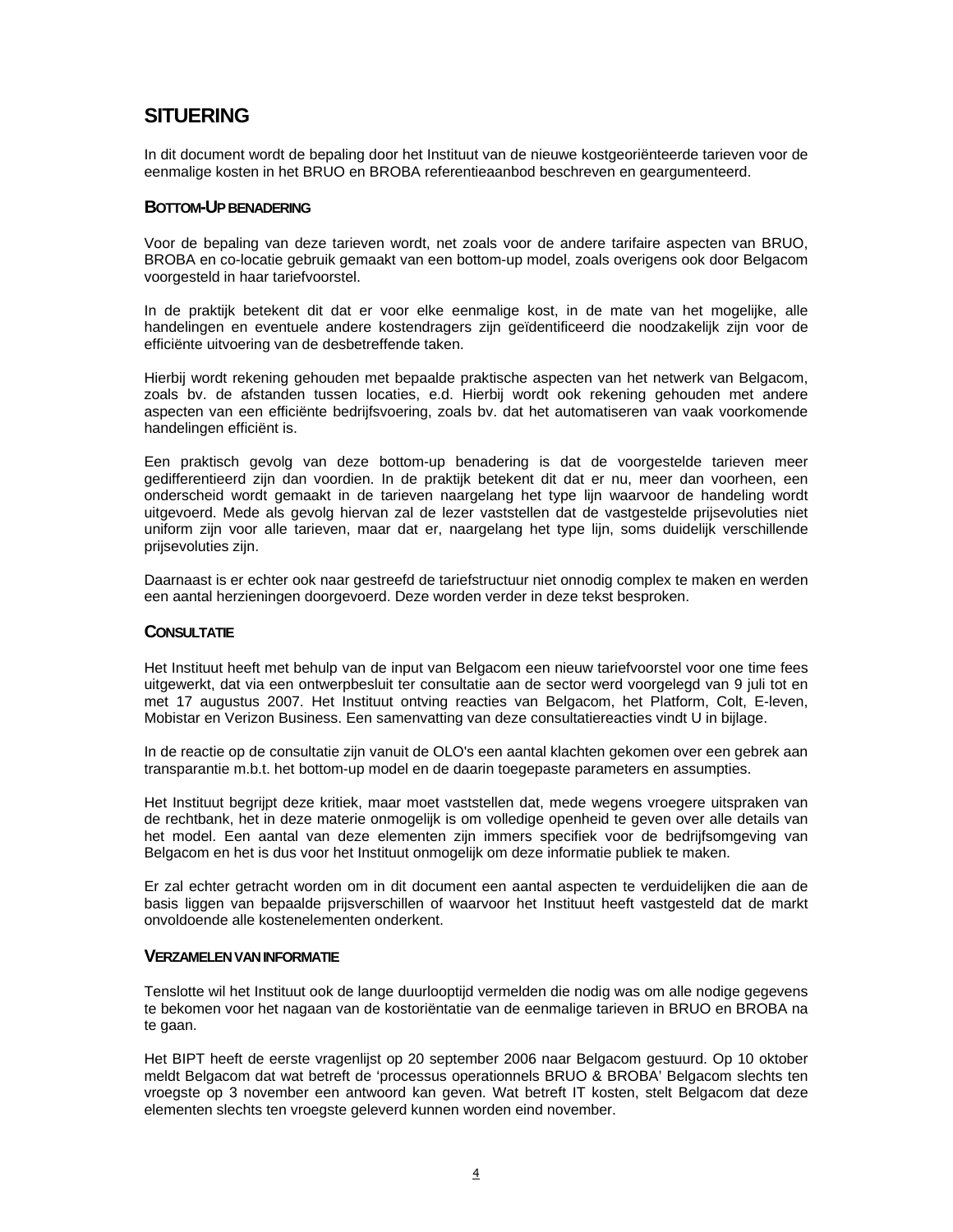Wat betreft de proceskosten stelt Belgacom dat deze processen momenteel het voorwerp uitmaken van wijzigingen en dat de procestijden herzien worden door hun deskundigen. Deze herziening wordt uitgevoerd in het kader van het nieuwe BRUO voorstel voorzien in de komende maanden. Belgacom stelt ook dat BROBA aangepast dient te worden naar aanleiding van de aangekondigde aanpassing van BRUO. Tevens stelt Belgacom dat andere aanpassingen eveneens kunnen uitgevoerd worden n.a.v. bijkomende analyses van kostencomponenten.

Op 12 oktober meldt Belgacom dat het volume van de vragenlijsten te groot is en dat ze niet een herziening van BRUO, BROBA en proceskosten tegelijk kan doen. Belgacom vraagt om de vragenlijsten te prioritiseren. Het Instituut meldt dat de vragen m.b.t. de BROBA rental fee prioritair zijn.

Op 4 januari 2007 vraagt het BIPT aan Belgacom een timing omtrent het beantwoorden van de vragen m.b.t. de proceskosten. Belgacom antwoordt op 1 februari en stelt een timing voor elk van de verschillende proceskosten voor in de periode februari-maart. Belgacom komt op 3 april de aspecten m.b.t. activation/deactivation/modification toelichten. Er wordt afgesproken om de andere aspecten te behandelen op 26 april 2007. Deze vergadering vindt uiteindelijk pas op 3 mei 2007 en behandelt enkel migratieaspecten.

Het BIPT moet vaststellen dat aspecten omtrent "Move from LDC to LEX", "Add VC", "Modify VC", "Length check", "KVD Inquiry" en "NSRD" geen onderdeel uitmaakte van deze presentaties, terwijl de informatie reeds in maart beloofd was. Belgacom krijgt een ultieme antwoorddatum van 29 mei 2007 en antwoordt op die datum.

Ondertussen moet het BIPT bijkomende verduidelijkingen vragen mbt SNA. Het BIPT ontvangt een antwoord op 8 juni.

Kortom, Belgacom heeft meer dan 8 maanden nodig om de gevraagde informatie te verstrekken, waardoor de uitoefening van de controletaken door het Instituut sterk vertraagd wordt.

## **HET JURIDISCH KADER**

#### **DE VERPLICHTING TOT KOSTENORIENTATIE**

Kostenoriëntatie is een verplichting die krachtens artikelen 106, § 1,van de wet van 21 maart 1991 van toepassing is op een operator die als dominante operator door het Instituut werd aangeduid. In het kader van de marktanalyses kan, overeenkomstig artikel 62 van de wet van 13 juni 2005 de verplichting tot kostenoriëntering door het Instituut opgelegd worden aan een operator met een aanzienlijke marktmacht.

Of de verplichting tot kostenoriëntering voortvloeit uit een wettelijke verplichting of uit een verplichting die door het Instituut werd opgelegd, in ieder geval beoogt zij een dubbel doel :

1) ervoor zorgen dat de relevante kosten van de SMP-operator gedekt worden ( in casu de relevante kosten van het onderhoud en behoud van het openbare netwerk) en hij kan genieten van een acceptabele marge;

2) het vermijden dat de SMP-operator op wholesale-niveau zodanige tarieven aan alternatieve operatoren gaat opleggen dat een werkzame mededinging ernstig gehinderd zou worden of niet langer mogelijk zou zijn.

Het is derhalve duidelijk dat de kostenoriëntering een instrument is dat erop gericht is een eerlijke en werkbare mededinging tot stand te brengen. Dit gegeven is essentieel wanneer beoordeeld moet worden welke kosten door de SMP-operator in rekening gebracht kunnen worden bij de bepaling van een kostengeoriënteerd tarief. Het is immers duidelijk dat hoe meer kosten in rekening worden gebracht, hoe hoger het zgn. kostengeoriënteerde tarief zal worden. Het is zelfs niet ondenkbaar dat de kostenoriëntering door een SMP-operator aangewend zou worden om allerlei kosten in te brengen - en als dusdanig mee te laten dragen door de alternatieve operatoren – die te wijten zijn aan inefficiëntie en eigen tekortkomingen. Daarom is het van belang dat duidelijk wordt gesteld welke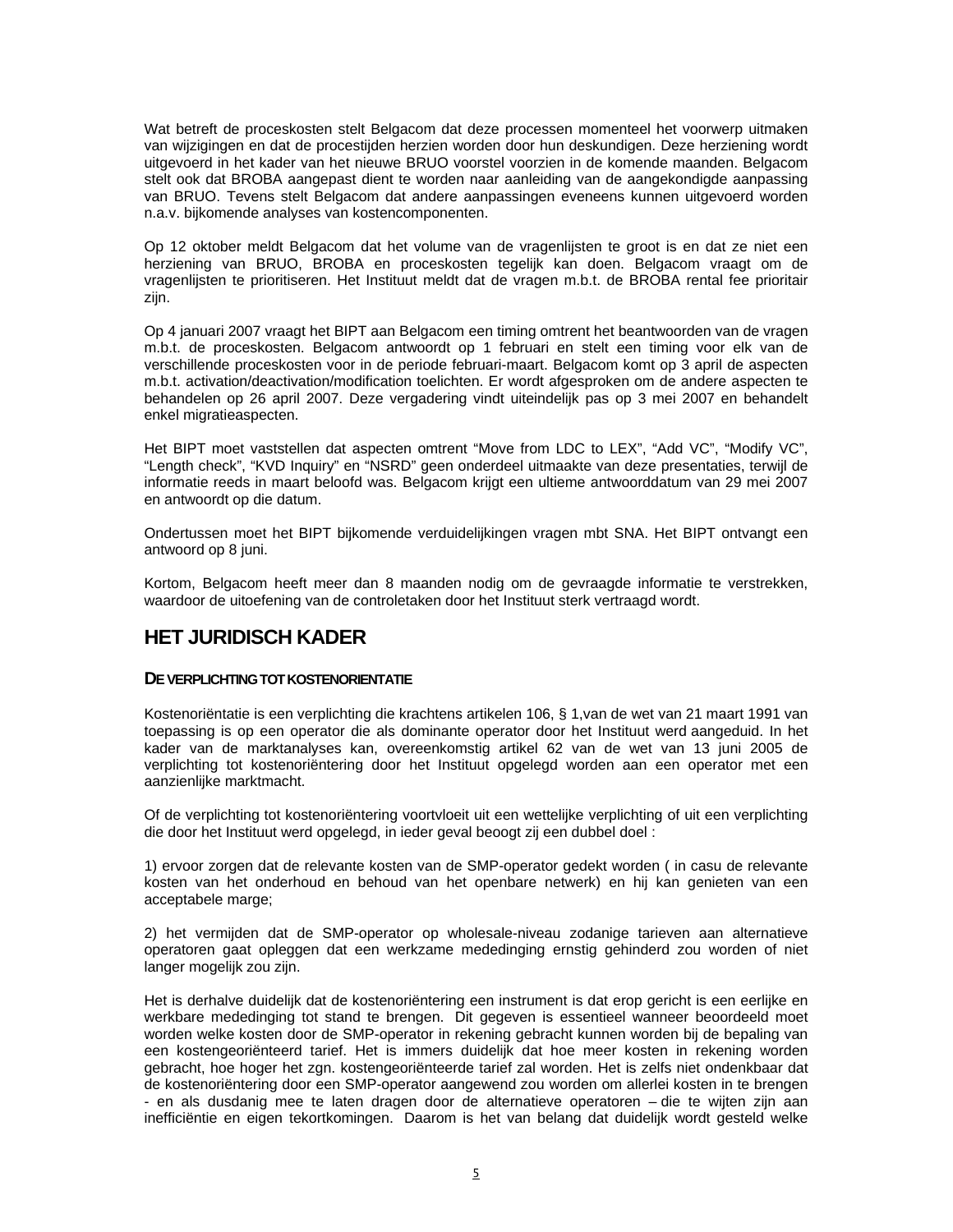kosten in aanmerking genomen worden voor het bepalen van de kostengeoriënteerde tarieven, en welke kosten buiten beschouwing gelaten zullen worden en door de SMP-operator bijgevolg zelf gedragen zullen moeten worden.

Het Instituut heeft in het verleden reeds een dergelijk criterium vastgesteld : in een "aanvulling betreffende co-mingling, goedgekeurd door de Minister van Telecommunicatie op 27.07.2001" bij het "Advies van het BIPT betreffende het referentieaanbod van Belgacom voor de ontbundelde toegang tot het aansluitnetwerk, goedgekeurd door de Minister van Telecommunicatie op 28.2.2001." werd gesteld :

*"3.4. Een onderzoek van een vijftigtal quotations voor fysieke collocatie bracht aan het licht dat Belgacom in de overgrote meerderheid van de gevallen collocatieruimtes voorziet die berekend zijn op 30 of meer racks. Het spreekt vanzelf dat zulke buitenmatig grote ruimtes de kosten voor de collocerende OLO(s)aanzienlijk vergroten zonder dat deze laatste(n) daar enige baat bij heeft(hebben). Dergelijke praktijken zijn onaanvaardbaar. In geen geval mogen bij collocatie kosten aangerekend worden die niet essentieel zijn om de eenvoudige reden dat Belgacom als efficiënte operator voor zichzelf dergelijke kosten ook niet maakt. Bovendien is de kans zeer reëel dat het aanrekenen van niet-essentiële kosten het proces van collocatie en ontbundeling op onaanvaardbare wijze vertraagt en in een aantal gevallen zelfs onmogelijk maakt. Daarom moet als uitgangspunt genomen worden dat in geval van collocatie geen kosten aangerekend mogen worden die geen essentiële kosten zijn, dat wil zeggen kosten die voor de betrokken OLO('s) geen meerwaarde hebben of die voor Belgacom niet noodzakelijk zijn voor wat betreft de veiligheid van haar apparatuur of voor*  wat betreft het aanhouden van dezelfde graad van efficiëntie als voor de collocatie. *Essentiële kosten zijn derhalve kosten die Belgacom als efficiënte operator voor zichzelf zou hebben om hetzelfde te bekomen voor haar eigen noden. (Vanzelfsprekend mag de veiligheid van de apparatuur en de gebouwen van Belgacom niet in het gedrang komen, en moet Belgacom ervoor zorgen dat de aangeboden oplossing niet op al te korte termijn in het gedrang komt (dit laatste in vergelijking met wat Belgacom voor zichzelf doet)). Uiteraard hebben de OLO's het recht om deze kosten op gedetailleerde wijze te kennen en beschikken zij over de mogelijkheid om de aangerekende kosten te verifiëren."* 

In deze beslissing werd duidelijk gesteld dat het Instituut enkel rekening houdt met de kosten gemaakt door een efficiënte operator. Wanneer een SMP-operator kosten maakt waarvoor vanuit oogpunt van efficiëntie geen enkele aanvaardbare verklaring gevonden kan worden, kunnen deze kosten niet in rekening worden gebracht om een kostengeoriënteerd tarief te bepalen. Zoniet zou de situatie ontstaan waarbij een SMP-operator op een inefficiënte manier zijn netwerk mag gaan beheren en de meerkost van deze inefficiëntie kan inbrengen in de zgn. kostengeoriënteerde tarieven. Zodoende kan de SMP-operator dan de kosten voor zijn eigen inefficiëntie (ten dele) doorschuiven naar de alternatieve operatoren, en daarenboven, zodoende, de concurrentiekracht van de alternatieve operatoren ondergraven.

Het Instituut wordt in die zienswijze trouwens gesteund door artikel 13 van de Toegangsrichtlijn :

*"2. De nationale regelgevende instanties zien erop toe dat regelingen voor het terugverdienen van kosten en tariferingsmethoden die worden opgelegd erop gericht zijn efficiëntie en duurzame concurrentie te bevorderen en de consument maximaal voordeel te bieden. In dat verband kunnen de nationale regelgevende autoriteiten ook rekening houden met beschikbare prijzen van vergelijkbare concurrerende markten.* 

*3. Wanneer voor een exploitant een verplichting inzake kostenoriëntering van zijn tarieven geldt, is het aan hem om aan te tonen dat de tarieven worden bepaald op basis van de kosten verhoogd met een redelijk investeringsrendement. (...) De nationale regelgevende instanties kunnen van een exploitant verlangen dat deze volledige verantwoording aflegt over zijn tarieven en indien nodig dat deze worden aangepast."* 

Dat efficiëntie een essentieel element is bij het beoordelen van kosten (en de mogelijke inbreng ervan bij het bepalen van een kostengeoriënteerd tarief) mag ook blijken uit considerans 20 van de toegangsrichtlijn :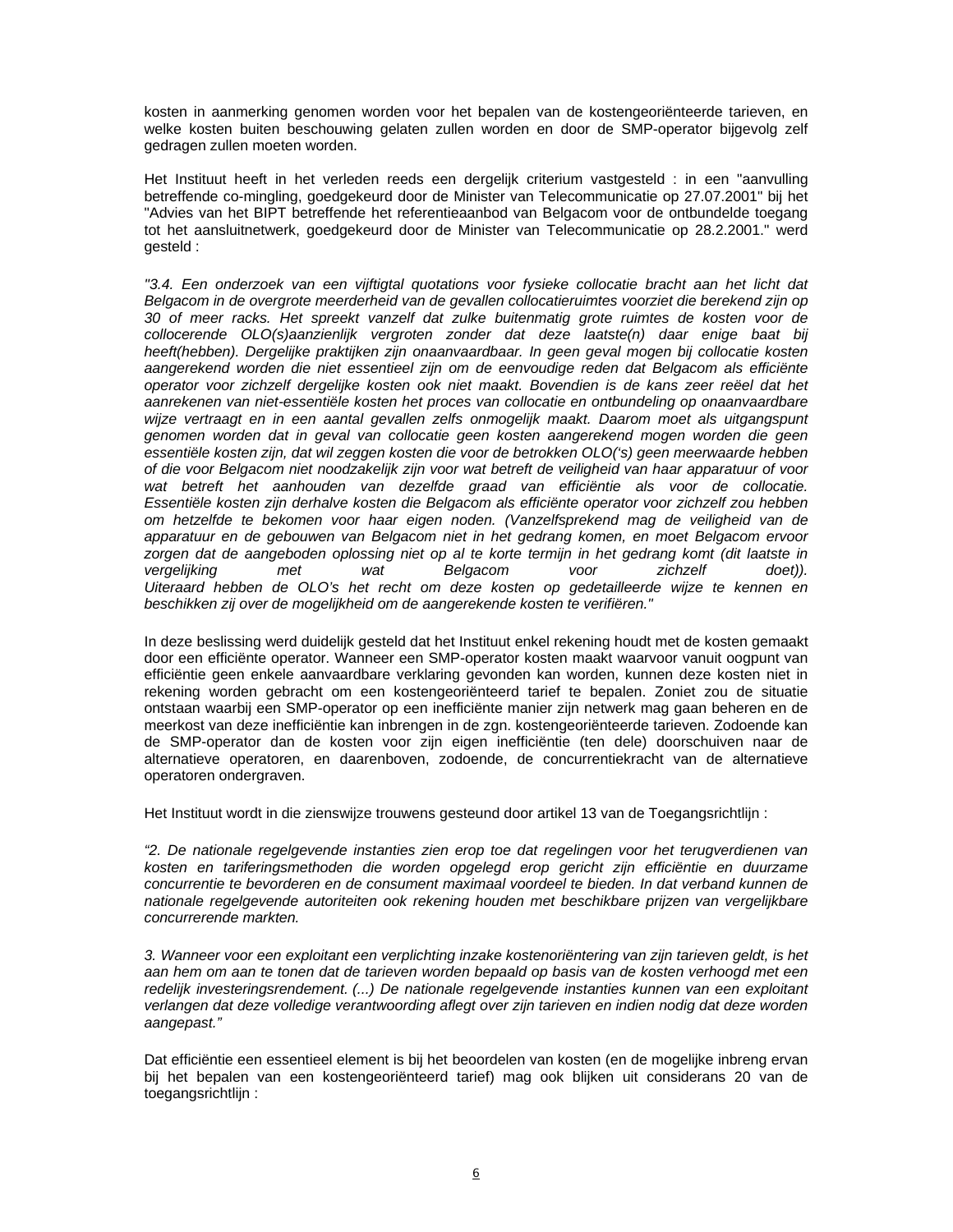*"(20) Prijscontrole kan noodzakelijk zijn wanneer uit de analyse van een specifieke markt blijkt dat er sprake is van inefficiënte concurrentie. Eventueel kan worden volstaan met een relatief kleine ingreep, zoals het opleggen van een bij regelgeving vastgestelde verplichting dat de prijzen voor carrierselectie tijdelijk moeten zijn, zoals bepaald in Richtlijn 97/33/EG, maar er kunnen ingrijpender maatregelen nodig zijn zoals de verplichting om, wanneer de prijzen kostengeoriënteerd zijn, volledige*  verantwoording over deze prijzen af te leggen ingeval de concurrentie onvoldoende sterk is om te *voorkomen dat buitensporige prijzen worden toegepast. Met name dienen exploitanten met een aanzienlijke marktmacht zich ervan te onthouden zodanige prijzen te hanteren dat het verschil tussen hun detailprijzen en de interconnectieprijzen die zij aanrekenen aan concurrenten die op detailhandelsniveau vergelijkbare diensten aanbieden, onvoldoende is om een duurzame concurrentie te waarborgen. Wanneer een nationale regelgevende instantie de kosten berekent die worden verricht om een dienst tot stand te brengen waarvoor krachtens deze richtlijn een machtiging is verleend, is het wenselijk een redelijke opbrengst toe te staan uit het geïnvesteerde kapitaal, met inbegrip van relevante arbeidskosten en bouwkosten, indien nodig na aanpassing van de waarde van het kapitaal aan de actuele waarde van de activa en de efficiëntie van de bedrijfsvoering. De methode voor het terugverdienen van de kosten moet aangepast zijn aan de omstandigheden, rekening houdend met de noodzaak om efficiëntie en duurzame concurrentie te bevorderen en de voordelen voor de consumenten te maximaliseren."* 

In de ERG COMMON POSITION: Guidelines for implementing the Commission Recommendation C (2005) 3480 on Accounting Separation & Cost Accounting Systems under the regulatory framework for electronic communications wordt tevens gesteld :

*"Identifying different types of costs and attributing these to individual services or other regulatory "objects" such as network components can be complex and detailed. Attributions should be based on the principles of cost causality, objectivity, consistency, efficiency and transparency."* 

Het is derhalve duidelijk dat bij het bepalen van wat kostengeoriënteerde tarieven zijn, het Instituut zich mede zal laten leiden door de vraag of de door de SMP-operator voorgestelde kosten te verantwoorden zijn vanuit het oogpunt van een efficiënte operator. Kosten die blijk geven van een manifeste inefficiëntie dienen buiten beschouwing te blijven.

#### **JURIDISCHE MOTIVATIE VAN DE KEUZE VOOR EEN BOTTOM-UP MODELLERING**

Het BIPT kan verschillende kostenmodellen beoordelen om een aanpak te hanteren die zo goed mogelijk de kosten weerspiegelt van een economisch efficiënte verrichting en de belangen van de gebruikers beschermt. Voor deze berekening kan het Instituut boekhoudkundige en kostenberekeningsmethoden gebruiken die los staan van de al gebruikte methodes.

Het Hof van Beroep bevestigt dit in het arrest van 12 mei 2006:

*« C'est a bon droit que l'IBPT fait valoir que son rôle ne peut se borner â contrôler les chiffres avancés par Belgacom. Sa tâche est de veiller â ce que les prix, qui sont déterminants pour la structure et l'intensité de la concurrence, soient déterminés en fonction de critères objectifs, respectent les principes de transparence et d'orientation en fonction des coûts, soient suffisamment diversifiés en fonction des éléments du réseau dont I'accès est demandé et des services rendus, favorisent l'entrée sur le marché d'opérateurs efficaces et viables tout en veillant â ce que les prix permettent â Belgacom de couvrir les coûts afférents â l'accès dégroupé dans un délai raisonnable afin d'assurer le développement â long terme et la modernisation de l'infrastructure locale d'accès».* 

In het kader van de beslissing op 12 mei 2006 van het Hof van Beroep in Brussel over BRUO 2004 is het Instituut van mening dat de verschillende aspecten van de kostenbepaling van BRUO, BROBA en co-locatie grondig herbekeken en goed gefundeerd moeten worden. Het Hof van Beroep schreef namelijk in haar vonnis:

*«L'instauration de conditions égales de concurrence pour les différentes opérateurs de télécommunications désirant offrir des services de communications électroniques, tels que des services multimédias â large bande et l'internet â haut débit suppose une structure de*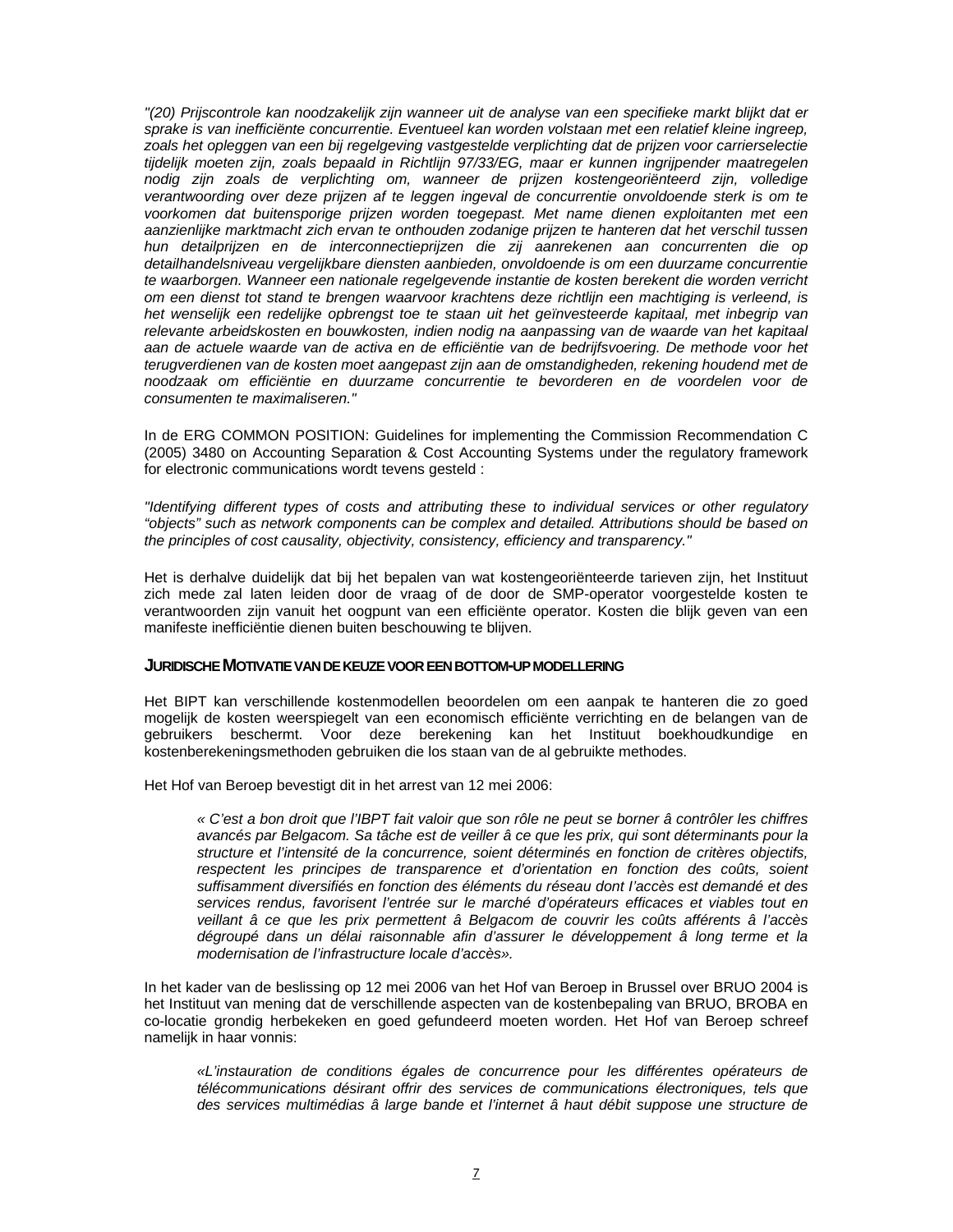*coûts objective et transparente, fondée sur les coûts réels. Elle ne permet pas de fixer les coûts liés â la fourniture d'accès de manière forfaitaire et imprécise, sans effectuer de calcul spécifique ».* 

Het Hof van Beroep vraagt in dit arrest aan het BIPT om een nieuw kostenmodel te ontwikkelen dat transparanter is en gebaseerd is op specifieke berekeningen van de verschillende kostenelementen. Dit vonnis steunt dus de keuze van het BIPT voor een bottom-up benadering in het nieuwe kostmodel voor one time fees.

In zijn arrest van 23 maart 2007, preciseert het Hof van Beroep overigens dat betreffende de beslissing BRUO 2005 het Instituut elke aanpassing aan het referentieaanbod met « soin de motiver »<sup>1</sup> genomen heeft en « n'a pas manqué d'expliquer sa philosophie générale de l'objectif poursuivi »<sup>2</sup>. In deze zin is de manier waarop het Instituut haar beslissing motiveert niet aanvechtbaar.

## **BEPALING VAN DE TARIEVEN**

### **TARIEFOPBOUW**

Voor alle one-time fees wordt een kostenbepaling toegepast die de volgende kostencomponenten omvat. Waar van toepassing wordt, ten einde consistentie te behouden tussen de verschillende kostenmodellen, de berekening van de kosten uitgevoerd conform de principes die gebruikt werden in het nieuwe BRUO bottom-up model<sup>3</sup>.

Elke one-time fee omvat (eventueel) de volgende kostencomponenten:

- Direct toewijsbare manpower-kosten: dit zijn alle tijdsbestedingen voor administratieve en operationele handelingen, technische interventies, verplaatsingstijden, e.d. die rechtstreeks toewijsbaar zijn aan de desbetreffende interventie.
- Indirect toewijsbare manpower-kosten: dit zijn de personeelskosten voor personen die actief zijn in de BRUO/BROBA activiteiten, maar waarvoor de tijdsbestedingen niet (volledig) toewijsbaar zijn aan bepaalde one-time fees (zie hierna)
- Indien van toepassing: kosten voor het voertuig (zie hierna)
- Indien van toepassing: materiaalkosten (NTP, splitter...)
- Facturatiekost: hiervoor wordt een uniform bedrag per gefactureerde eenmalige kost in rekening gebracht. Deze kost dekt de niet IT-gerelateerde kosten die door Belgacom worden gemaakt voor de diverse aspecten van facturatie.
- Overhead kosten: er wordt een uniform percentage van 7% toegepast op alle kosten, inclusief de facturatiekost maar exclusief de IT kosten.
- **IF-kosten (zie hierna)**

#### **INDIRECT TOEWIJSBARE MANPOWER-KOSTEN**

Dit zijn personeelskosten voor personen die actief zijn in de BRUO/BROBA activiteiten, maar waarvoor de tijdsbestedingen niet (volledig) toewijsbaar zijn aan bepaalde one-time fees. Het gaat daarbij om aspecten van helpdesk, problem handling en escalatie, behandeling van klachten, coördinatie van complexe aanvragen van de OLO's, testen van nieuwe ontwikkelingen en kwaliteitsopvolging, enz.

Deze 'overhead' wordt bepaald door eerst het totaal te maken (op basis van de geraamde volumes) van de tijdsbestedingen die reeds zijn opgenomen in de direct toewijsbare kosten om op basis hiervan

 1 Bruxelles, 23 mars 2007, p. 5, n°9.

 $2^{2}$  Bruxelles, 23 mars 2007, p. 6, al. 1.

 $^3$ Beslissing van de Raad van het BIPT van 13 juni 2007 met betrekking tot de BRUO rental fee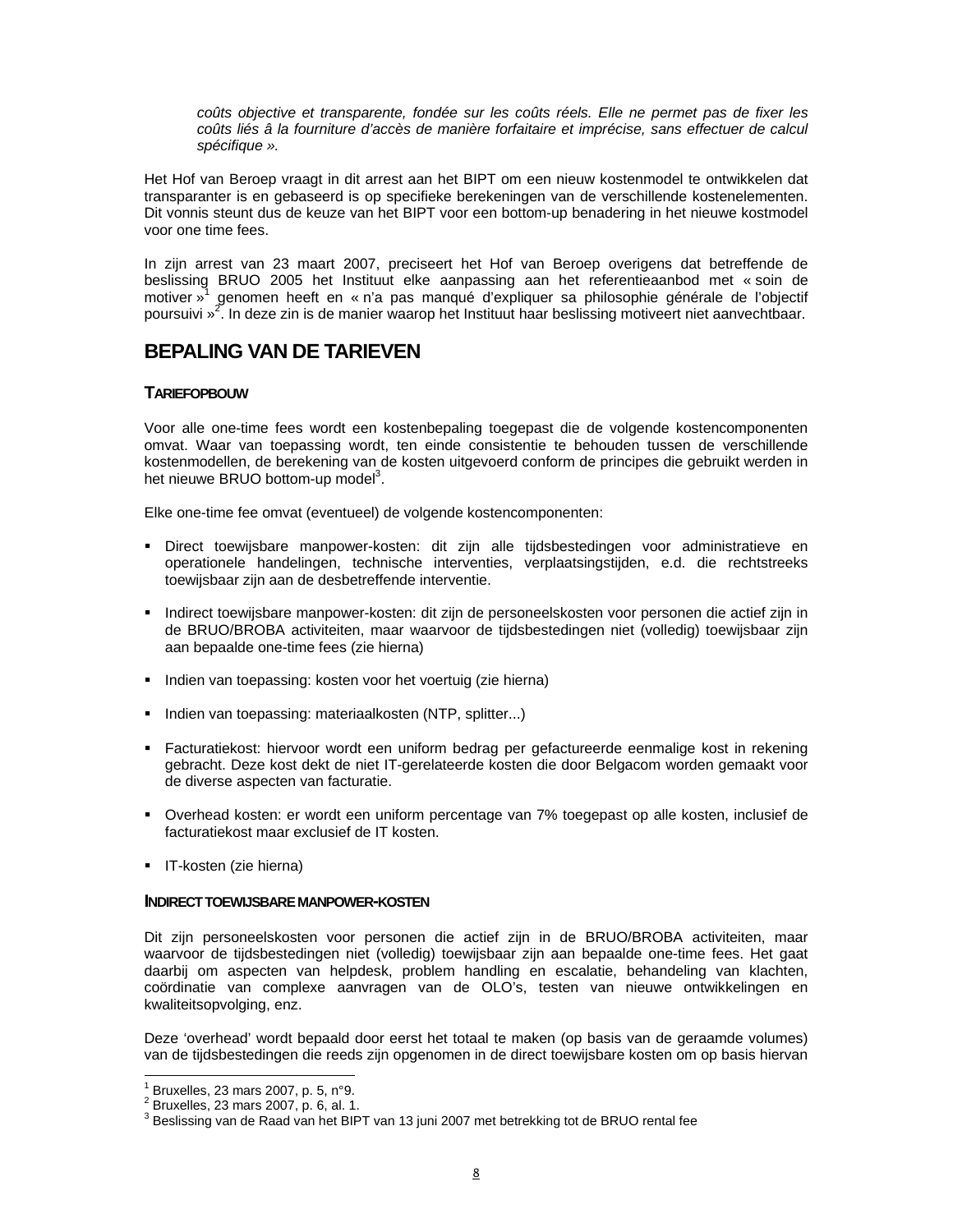de resterende niet-toegewezen tijdsbesteding te bepalen. De kosten verbonden aan deze resterende tijdsbesteding worden dan als een percentage verrekend op alle rechtstreeks toewijsbare manpowerkosten. Dit percentage bedraagt iets minder dan %.

Voor alle duidelijkheid: deze 'overhead' is niet nog eens opgenomen in de 'algemene' overhead.

#### **KOST VAN HET VOERTUIG**

In tegenstelling tot de vroegere benadering wordt er voor de transportkosten niet langer gerekend met een vaste kost per verplaatsing. In de plaats daarvan heeft het Instituut een gemiddelde kost per uur berekend voor het gebruik van een voertuig.

Deze gemiddelde kost werd bepaald op basis van de door het Instituut aanvaarde kosten voor het wagenpark van de Belgacom netwerkdivisie, gedeeld door het aantal effectieven in deze divisie en het aantal effectieve werkuren per jaar.

Deze gemiddelde kost per uur wordt vervolgens, voor elke one-time fee waar dit van toepassing is, vermenigvuldigd met de totale reistijd en de tijd dat het voertuig geïmmobiliseerd is tijdens de uitvoering van de werken.

#### **IT-KOSTEN**

Naar analogie met het nieuwe BRUO bottom-up kostenmodel wordt er voor de bepaling van de ITkostencomponent in de nieuwe tarieven voor eenmalige kosten gewerkt met een uniform percentage van 6% dat wordt toegepast op alle kosten, inclusief de facturatiekost en de overhead kosten. Dit is een belangrijke wijziging in vergelijking met de vroegere tarieven.

Inderdaad, vroeger werden deze IT-kosten verdeeld op basis van bepaalde wegingsfactoren die verondersteld werden representatief te zijn voor het IT-gebruik in de desbetreffende processen. Anderzijds was het ook zo dat de IT-kosten slechts over een deel van de eenmalige kosten werden verdeeld en dat dus de overige eenmalige kosten geen IT-kosten omvatten.

Door het toepassen van een algemeen kostenpercentage zouden alle efficiënte IT-kosten vergoed worden maar heeft als nadeel dat het de reële kosten niet volledig correct toewijst aan de individuele processen aangezien een veel meer proportionele bijdrage door elke tariefcomponent in de IT-kosten wordt gegarandeerd. Het gebruik van een algemeen kostenpercentage heeft het grote voordeel van de eenvoud en stabiliteit. In dit verband wil het BIPT nogmaals wijzen op de zeer fluctuerende input die het m.b.t. de IT-kosten van Belgacom ontvangt.

Bijkomend dient gesteld dat de bepaling van de wegingsfactoren die vroeger werden gebruikt hoe dan ook nooit volledig correct kan zijn en weinig transparant was. Het Instituut is er dan ook een voorstander van om ook voor de tarieven voor de eenmalige kosten de IT-kosten op basis van een algemeen kostenpercentage toe te wijzen.

### **HOURLY MANPOWER COST (HMC)**

De tarieven voor de eenmalige kosten zijn nagenoeg volledig gebaseerd op de verrekening van de werktijden van het personeel van Belgacom.

Voor de verrekening van de desbetreffende kosten is het de bedoeling van het Instituut om op een consistente manier HMCs voor de verschillende gereguleerde aanbiedingen te bepalen. Om die reden wordt dezelfde basis voor de uurlonen gebruikt voor BRUO en BROBA als voor BRIO. Het enige verschilpunt tussen de tarieven afgeleid voor het interconnectieaanbod en deze afgeleid voor het LLUen bitstream-aanbod, is de opname van sunk costs, aangezien het BIPT van mening is dat bij een bottom-up modellering van de kosten van een efficiënt netwerk daar geen rekening mee mag gehouden worden.

De uiteindelijke tarieven voor HMC staan in onderstaande tabel: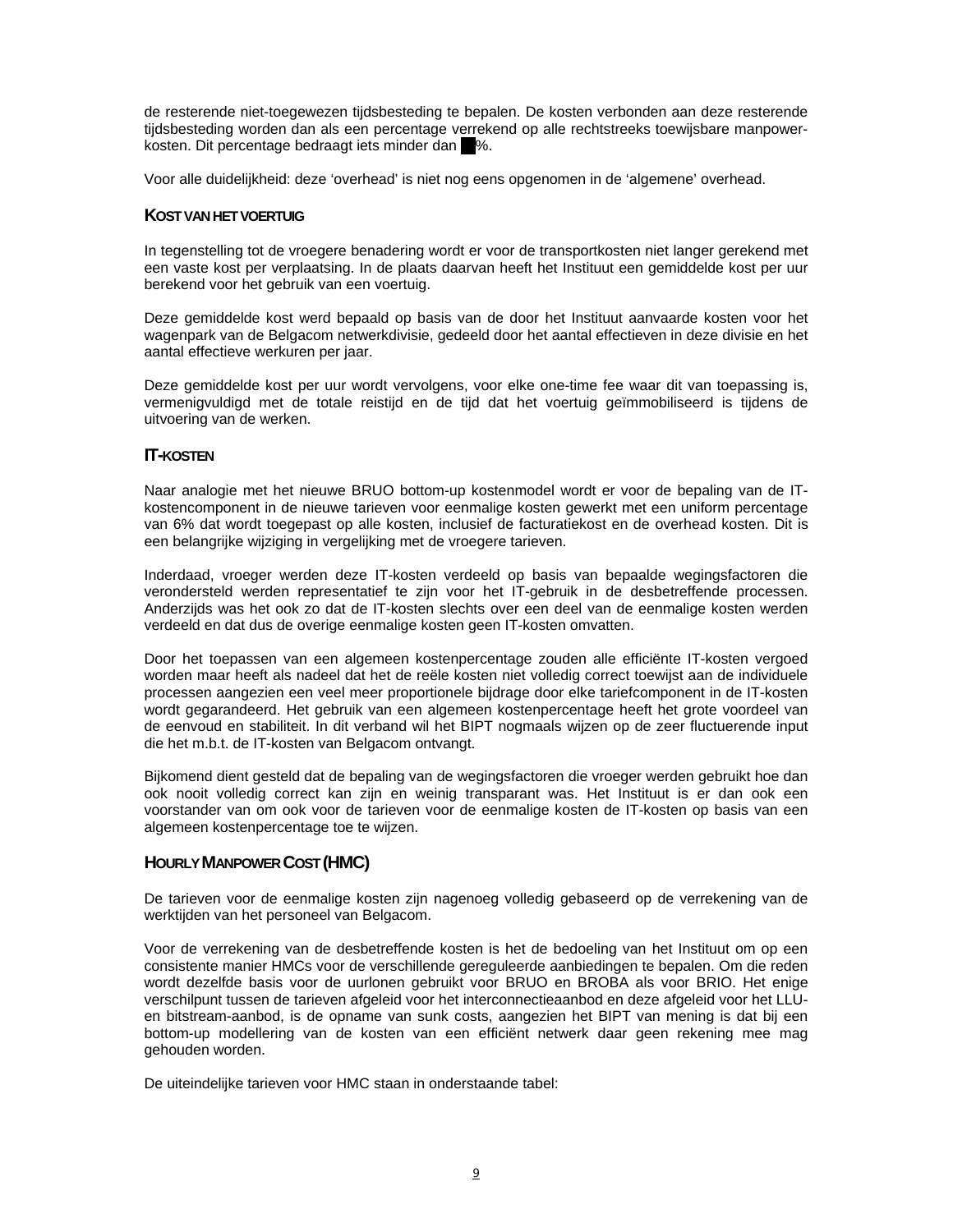| <b>Business Unit - Level</b>        | <b>Total HMC</b><br><b>BRIO 2007</b> | <b>Total HMC</b><br><b>BRUO-</b><br><b>BROBA 2007</b> |
|-------------------------------------|--------------------------------------|-------------------------------------------------------|
| <b>Advanced Network Serv. - ANS</b> |                                      |                                                       |
| Level 1                             | 90,35                                | 84,21                                                 |
| Level 2b                            | 58,45                                | 53,43                                                 |
| Level 2a                            | 47,02                                | 42,77                                                 |
| Level 3                             | 43,84                                | 38,70                                                 |
| Level 4                             | 37,82                                | 33,86                                                 |
| <b>TOTAL</b>                        |                                      |                                                       |
| <b>National Wholesale</b>           |                                      |                                                       |
| Level 1                             | 83,87                                | 79,90                                                 |
| Level 2b                            | 52,33                                | 49.97                                                 |
| Level 2a                            | 37,85                                | 36,61                                                 |
| Level S                             | 65,98                                | 64,08                                                 |
| <b>TOTAL</b>                        |                                      |                                                       |

## **WIJZIGINGEN AAN DE TARIEFSTRUCTUUR**

#### **ACTIVERING**

#### **Type 1 en type 2 activeringen**

In de voorgestelde tarieven wordt niet langer een onderscheid gemaakt tussen Type 1 en Type 2 activeringen.

In de vroegere tarieven was dit onderscheid noodzakelijk wegens de zogenaamde "extra xDSL repair cost" die gedeeltelijk via het tarief van activering van een Type 2 lijn werd verrekend. Gezien echter bepaalde beslissingen m.b.t. de behandeling van de reparatiekosten in het nieuwe bottom-up model voor BRUO is deze "extra xDSL repair cost" niet meer van toepassing en is er dus geen reden meer om dit onderscheid nog te behouden.

#### **BROBA wov, BROBA SDSL en Raw Copper**

Op analoge wijze wordt er in de tarieven ook niet langer onderscheid gemaakt tussen een 'actieve' of een 'niet-actieve' lijn. Enerzijds is dit onderscheid niet 100% correct en consistent beschikbaar in de systemen van Belgacom, anderzijds is dit onderscheid ook niet altijd representatief voor verschillen in reële kosten. Voor hoger vermelde types van lijnen wordt er echter nog steeds een onderscheid gemaakt in de tarieven, zij het op een andere manier.

Bij deze lijnen gaat het om lijnen waarop geen ander Belgacom signaal aanwezig is. In de praktijk betekent dit dat het veelal gaat om 'niet actieve' lijnen waarvoor interventies nodig zijn zowel op KVDniveau als bij de eindklant.

In haar tariefvoorstel stelt Belgacom voor om één enkel tarief per type van lijn in te voeren. De desbetreffende verschillen in kosten naargelang er al dan niet een bezoek aan de klant noodzakelijk is zouden dan op basis van geschatte percentages pro rata versleuteld worden.

Het Instituut is echter van mening dat, om redenen van grotere transparantie, het aangewezen is om toch een onderscheid in de tarieven te behouden.

Bij de nieuwe tarieven voor activering van dit type lijnen wordt er dus voortaan een onderscheid gemaakt tussen een activering "with customer visit" en een activering "without customer visit".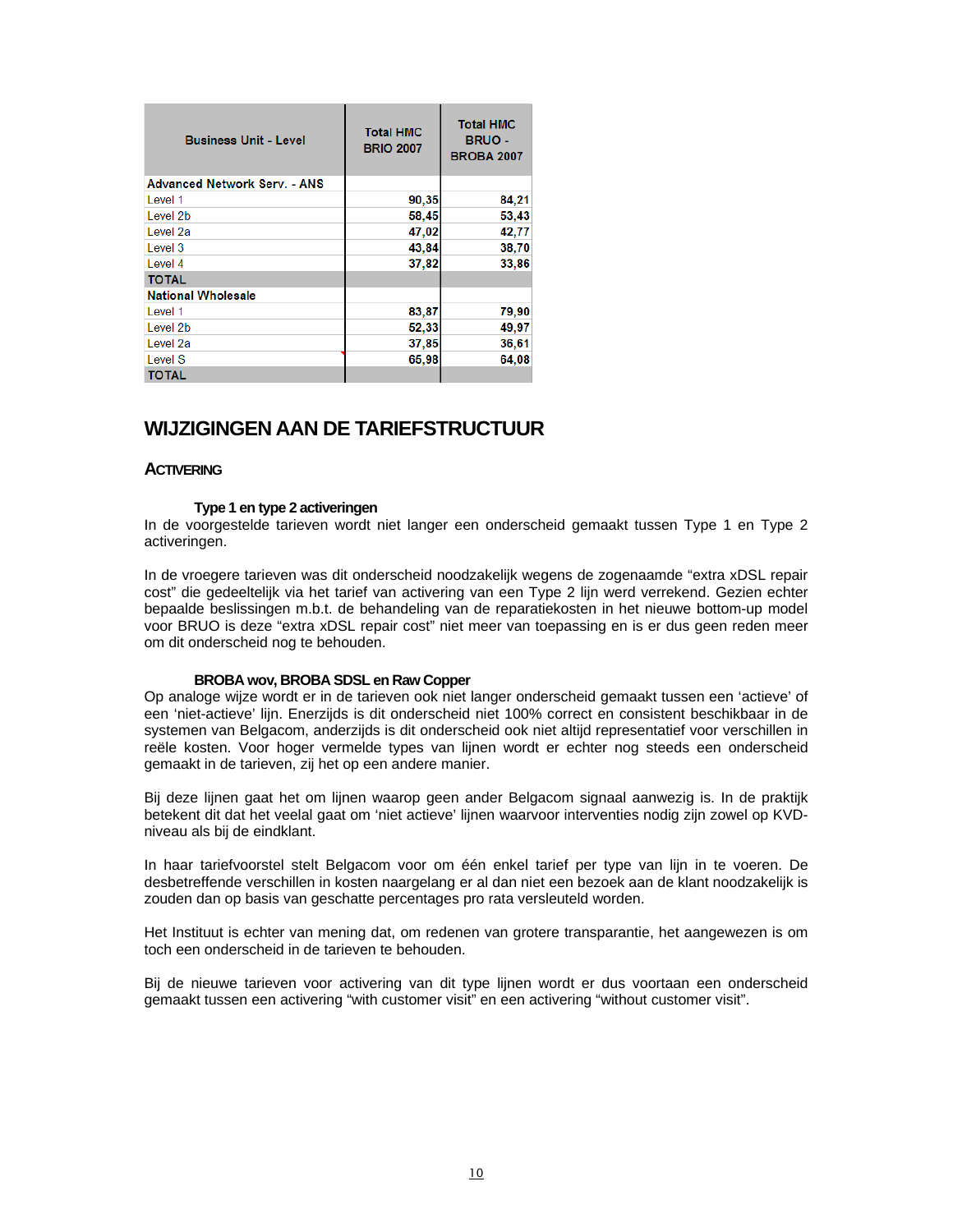De notie "without customer visit" is van toepassing wanneer het gaat om een actieve lijn of een lijn die zonder specifieke technische interventie actief kan gemaakt worden, ook al is ze op dat ogenblik niet in gebruik. Een basisvereiste hiervoor is dat er een NTP aanwezig is bij de eindgebruiker. Op basis van een aantal vragen aan de eindgebruiker door de alternatieve operator en controle door Belgacom in haar eigen systemen kan de aanwezigheid van deze NTP gecontroleerd worden.

Dergelijke situatie doet zich bv. voor wanneer een OLO een bestaande telefonieklant overneemt van Belgacom. Dergelijke situatie kan zich echter ook voordoen op een niet-actieve lijn, bv. wanneer de klant van de OLO intrekt in een woning waar de vroegere eigenaar zijn telefonieabonnement heeft opgezegd. In dat geval is de lijn "niet actief", maar er is alle reden om aan te nemen dat de lijn technisch operationeel is.

Het is dus aan de OLO om, in de mate van het mogelijke, met zijn klant na te gaan welke situatie zich voordoet en de desbetreffende activering met of zonder klantenbezoek aan te vragen. Indien er tijdens activatie problemen opduiken en er toch een interventie bij de klant nodig is, dan heeft Belgacom het recht om het "with customer visit" tarief aan te rekenen. In theorie heeft de OLO overigens via zijn klant de mogelijkheid om dit te verifiëren.

De situatie 'with customer visit' doet zich dus voor als er effectief bij de klant wordt langs gegaan, in hoofdzaak om een NTP te installeren of te vervangen. Naargelang het type lijn is het in dergelijke situatie ook vaak noodzakelijk om een interventie te doen op KVD-niveau.

In de praktijk is het natuurlijk altijd mogelijk dat er toch een probleem is dat kan opgelost worden zonder dat dit een bezoek aan de eindklant noodzakelijk maakt. Het Instituut gaat er van uit dat dit echter uitzonderingen zullen zijn en dat, voor dit type lijnen, de vaststelling van problemen op de lijn het waarschijnlijk maakt dat interventies nodig zijn op zowel KVD-niveau als bij de eindklant.

Voor BROBA wv en Shared Pair gaat het uiteraard om actieve lijnen waarop een Belgacom signaal aanwezig is. In principe zou dergelijke lijn zonder problemen moeten kunnen geactiveerd worden. In de praktijk zullen zich hier natuurlijk ook soms uitzonderingen voordoen die toch bijkomende interventies vereisen. Vermits het hierbij echter gaat om zeer kleine aantallen stelt het Instituut voor om deze uitzonderingen via een uplift in het tarief 'without customer visit' in rekening te brengen en dus geen tarief 'with customer visit' te voorzien.

#### **Telecom install together with activation**

In de vroegere activeringstarieven waren geen kosten opgenomen voor de installatie van een NTP of splitter. In de praktijk echter is dit vaak noodzakelijk en Belgacom had dan vaak geen mogelijkheid om deze kost te recupereren.

Ook in de huidige tarieven voor activering zijn hiervoor geen kosten opgenomen. Echter, indien bij de activering blijkt dat dergelijke installatie noodzakelijk is, dan kan Belgacom hiervoor het desbetreffende bijkomende tarief voor "Telecom install together with activation" factureren, ook al heeft de OLO dit niet expliciet gevraagd. De OLO heeft steeds via zijn klant de mogelijkheid om dit te verifiëren.

Bij de beoordeling van de desbetreffende tarieven moet men er rekening mee houden dat in het geval van BROBA wv en SP het dus gaat om de installatie en kost van een splitter en dat dit tarief ook de kosten omvat voor de verplaatsing naar de eindklant. In het basistarief voor activering wordt er immers geen klantenbezoek verondersteld.

In het geval van BROBA wov, BROBA SDSL en Raw Copper gaat het dus om de installatie en kost van een NTP en omvat het desbetreffende tarief geen kosten voor de verplaatsing naar de eindklant. Dit tarief zal immers in combinatie met het tarief voor activering 'with customer visit' gefactureerd worden.

Desbetreffend heeft Belgacom voorgesteld om voor deze types van lijnen één tarief 'with customer visit' te voorzien dat inclusief de kosten voor telecom install is en dus geen afzonderlijk tarief voor dit laatste te voorzien. Ook de markt lijkt een voorstander te zijn van dergelijke vereenvoudigde benadering.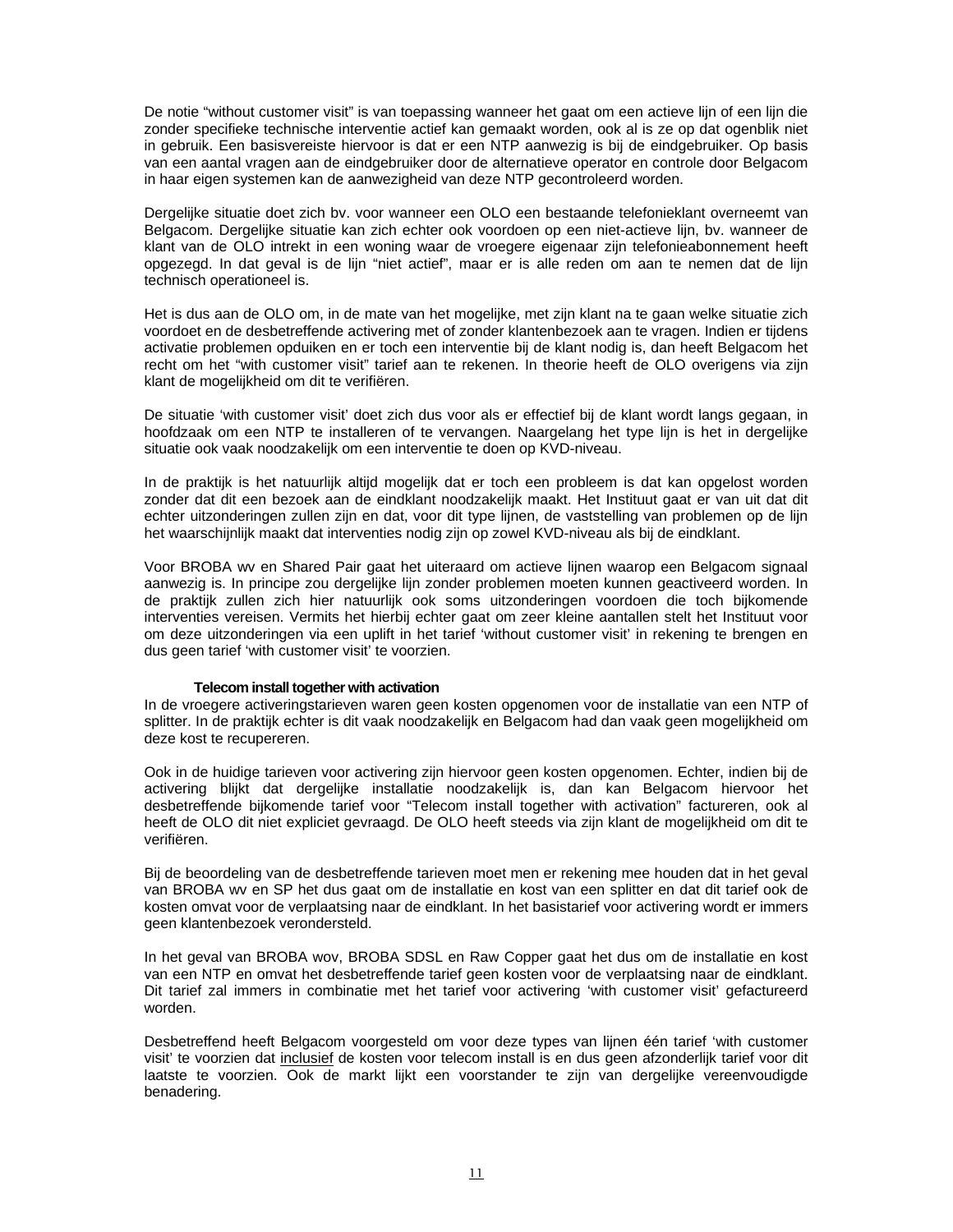Het Instituut kan zich akkoord verklaren met dergelijke aanpak, mits het percentage van het aantal telecom installs dat effectief nodig is bij een situatie 'with customer visit' voldoende geargumenteerd is en dus berust op statistisch relevante informatie.

### [ Confidentiële paragraaf ]

Om er zeker van te zijn dat de kosten die Belgacom maakt volgens de principes van kostoriëntatie gerecupereerd worden en er dus niet teveel of te weinig NTP installaties in rekening gebracht worden is het echter belangrijk dat er voldoende transparantie is over het al dan niet uitvoeren van een NTP installatie. Het Instituut vraagt dan ook aan Belgacom om al het nodige te doen zodat zoveel mogelijk installateurs het al dan niet uitvoeren van een NTP installatie in de e-tic juist invullen. Dit moet over heel België gebeuren aangezien er op het platteland een sterk verschillende woningbouw is dan in de steden zodat de aanwezigheid van een NTP daar sterk kan verschillen. Alternatieve operatoren kunnen steeds via hun klant nagaan of de in de e-tic ingevulde gegevens correct zijn.

Ook verdere 'friendly user tests' in kader van het nieuwe NTP proces dat binnen een paar maanden gelanceerd wordt, kan meer inzichten brengen in deze problematiek.

Het Instituut gaat voorlopig akkoord om de door Belgacom voorgestelde % te hanteren, maar vraagt aan Belgacom om maandelijkse statistieken op basis van de e-tic aan het Instituut te verstrekken. Deze maandelijkse statistieken bevatten volgende gegevens:

- het totaal aantal uitgevoerde installaties
- het aantal e-tic fiches waarbij de installateur de gegevens m.b.t. de NTP installatie ingevuld heeft
- het percentage uitgevoerde NTP installaties volgens de e-tic fiches

De verplichting inzake het meedelen van de statistieken m.b.t. de NTP visits gaat in vanaf de gegevens voor september 2007 die geleverd dienen te worden aan het BIPT in oktober 2007.

Indien de verstrekte statistieken sterk afwijken van de voorgestelde --% zal Belgacom door het BIPT verplicht worden om de tarieven aan te passen om de aan Belgacom opgelegde verplichting tot kostoriëntatie na te komen.

Het 'with customer visit' tarief voor BRUO raw copper, BROBA ADSL WOV en BROBA SDSL zal dus verhoogd wordt met -% van het telecom install tarief en er zal bijgevolg geen afzonderlijk tarief voor dit laatste voorzien worden voor deze 3 producten.

#### **Telecom install**

In het vroegere BROBA-tarief was er reeds een afzonderlijk tarief voor installatie van de splitter bij activering van een BROBA wv lijn. Gezien de invoering van het nieuwe 'Telecom install together with activation' tarief is dit overlappend en stelt het Instituut dus voor dit tarief te schrappen.

Het Instituut ziet immers momenteel geen redenen waarom dergelijke actie noodzakelijk zou kunnen zijn buiten de context van de activering.

#### **BROBA ADSL wov / SDSL**

In het vroegere tarief hadden beide activeringen dezelfde kost. In de nieuwe tarieven zijn de desbetreffende kosten verschillend, dit wegens verschillen op het vlak van de graad van automatisering van bepaalde handelingen.

### **BROBA-ACTIVEREN VAN DE LIJN SAMEN MET DE EERSTE VC**

In het nieuwe tariefvoorstel stelt Belgacom voor om de activering van de lijn opnieuw te combineren met de activering van de eerste VC.

In feite is dit een terugkeer naar de vroeger bestaande situatie. De combinatie van activering van de lijn en van de VC gaf immers toen een lagere totale kost dan wanneer beide zaken afzonderlijk gebeurden.

Echter, soms zijn er situaties waarbij er op één lijn meerdere VCs nodig (bv. indien de OLO meerdere diensten aanbiedt, zoals telefonie en internet). Dat betekende dus toen dat de eerste VC, samen met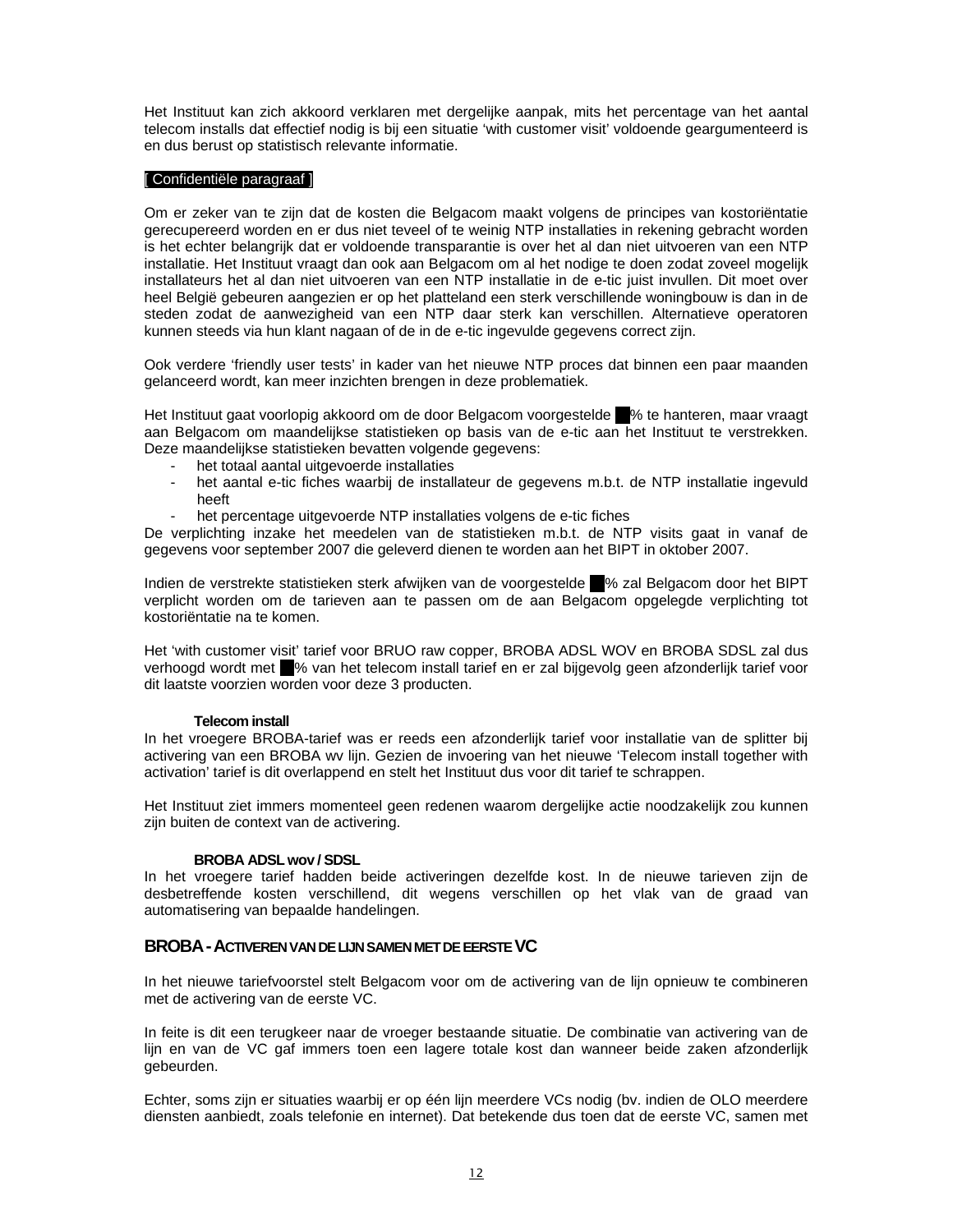de activering, aan een lagere kost werd verrekend, maar de tweede VC die eigenlijk ook samen met de lijn werd geactiveerd had dan een hogere kost.

Daarom is er voor BROBA 2006 beslist om twee tarieven voor VC activeringen in te voeren: één voor losstaande VC activeringen (wat al bestond) en één voor alle VC activeringen die gebeuren samen met de activering van de desbetreffende lijn. Daardoor was het een beetje onzinnig om dan nog een tarief te hebben voor activering van de lijn inclusief één VC en werd het dus gewoon een tarief voor activering van de lijn.

In principe is dit ook vandaag nog van toepassing. Alleen is het nu zo dat wegens de verregaande automatisering van de VC activeringen de kosten die vroeger konden vermeden worden door de activering van de VC te combineren met de activering van de lijn niet langer bestaan.

Het Instituut kan zich dus akkoord verklaren met het voorstel van Belgacom om terug over te stappen op een tarief voor activering van de lijn, inclusief de eerste VC, en een tarief voor de activering van alle andere VCs. In het kostenmodel zijn de kosten voor de activeringen van de VCs in beide gevallen identiek.

#### **BROBA-DEACTIVEREN VAN DE LIJN SAMEN MET DE LAATSTE VC**

Op analoge wijze omvat het tarief voor deactivering nu ook de deactivering van de laatste VC.

#### **BROBA–MODIFICATION OF THE END-USER LINE PROFILE**

Deze aanpassingen verlopen op volledig identieke wijze als voor de VCs en worden dus allen in batch uitgevoerd. De vroegere tarieven voor aanpassing samen met de VC of voor uitvoering in batch zijn dan ook niet langer van toepassing.

#### **MIGRATIES**

In haar nieuw tariefvoorstel heeft Belgacom voorgesteld de terminologie rond de notie van "migratie" te uniformiseren en te verduidelijken om op die manier het referentieaanbod transparanter te maken en te vereenvoudigen.

In de praktijk zou dit betekenen dat er enkel nog gesproken wordt over "change ownership" (de overdracht van een lijn van de ene OLO naar de andere) en over "migrate" (de omschakeling van het ene product naar het andere bij dezelfde OLO). De combinatie van beiden is eveneens mogelijk.

Voor de praktische uitvoering van dergelijke wijzigingen zijn er drie mogelijkheden:

#### **Physical migration**

Dit zijn alle wijzigingen met betrekking tot één enkele lijn waarvoor een fysische interventie nodig is op niveau van de MDF. Dit tarief komt dus in de plaats van de volgende verwijzingen in het bestaande referentieaanbod: Transfer (BRUO), Change use/Convert (BROBA), Single physical migration (BROBA).

Opgelet: in de tariefbladen die hierna zijn opgenomen wordt momenteel de notie 'physical migration' gebruikt voor de situaties waarvoor vandaag minstens een deel van de interventies een tussenkomst op MDF-niveau vereist. Het desbetreffende tarief is echter een gewogen gemiddelde kost voor situaties met en zonder MDF-interventie. Dit wordt verder in dit document nog verduidelijkt.

#### **Virtual migration**

Dit zijn alle wijzigingen met betrekking tot één enkele lijn waarvoor geen fysische interventie nodig is op niveau van de MDF. Dit komt enkel voor in het geval van een deel van de wijzigingen in BROBA waarbij de eindgebruiker aan dezelfde DSLAM verbonden kan blijven.

#### **Mass migration**

Dit zijn alle wijzigingen met betrekking tot groepen van lijnen waarvoor de omschakeling volgens een in onderling overleg met de OLO opgestelde planning verloopt.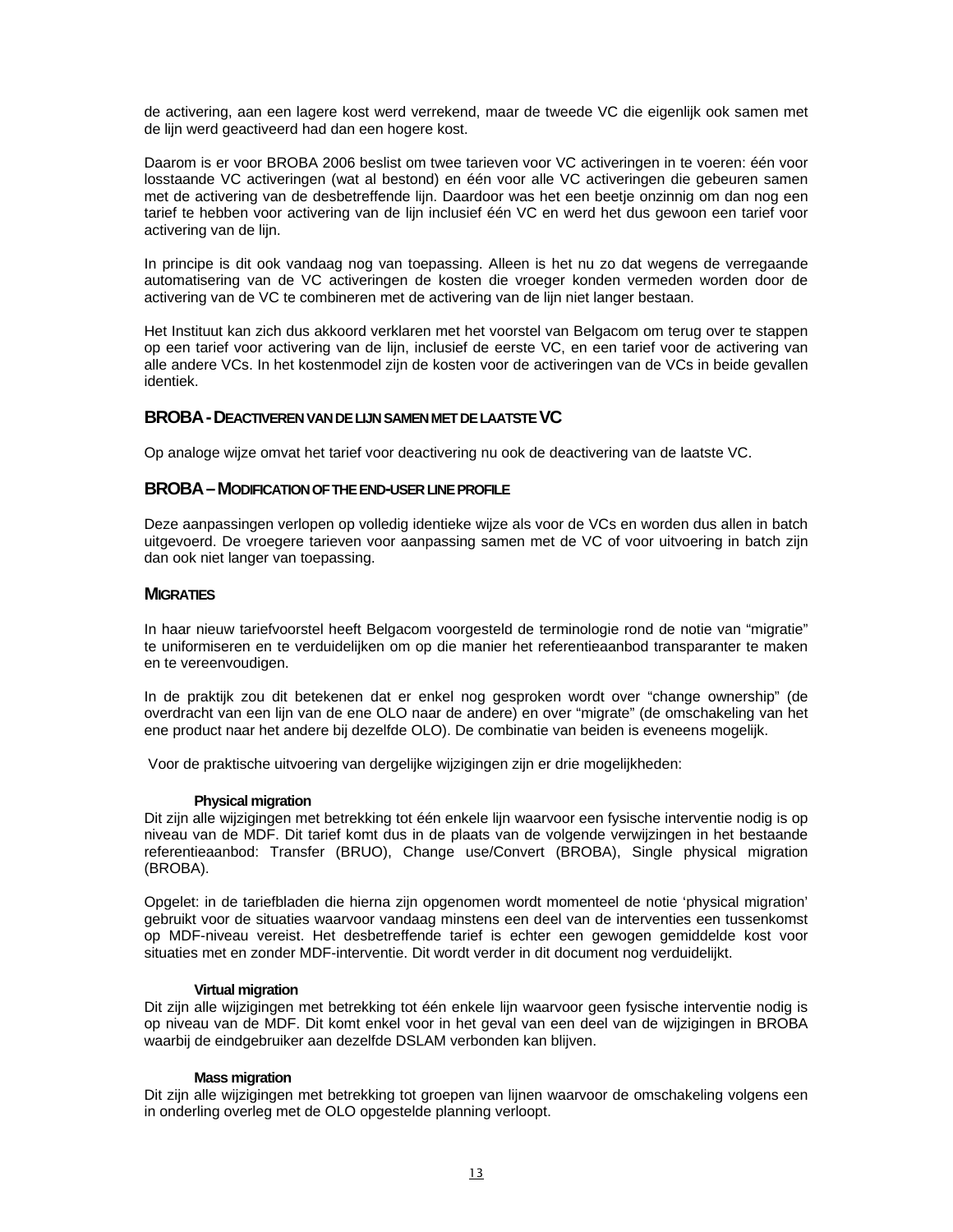#### **Tariefstructuur**

In theorie zijn alle combinaties van omschakelingen mogelijk, maar gezien de praktische realiteit is de uitvoering in de meeste gevallen identiek en is er dus geopteerd voor een eenvoudige tariefstructuur die enkel functie is van het "target product".

Het tarief voor "Physical migration – Raw Copper" is bijgevolg van toepassing voor een "Change ownership" van een Raw Copper lijn en voor elke "Migrate" van om het even welk product naar Raw Copper.

Een bijkomende verandering bestaat er in dat de tariefstructuur gebaseerd is op het principe "de nieuwe eigenaar betaalt". Bij elke "Change ownership", eventueel in combinatie met een "Migrate", is het dus enkel de uiteindelijke eigenaar die (enkel) het migratietarief betaalt en er zijn dus geen verdere deactiveringskosten voor de operator waarbij de eindgebruiker vertrekt.

Dit principe is ook van toepassing indien de nieuwe eigenaar Belgacom is.

#### **VPCEASE**

In de nieuwe tarieven is hiervoor een expliciet tarief ingevoerd, want het is logisch dat dit bestaat.

#### **BRUO-MULTI-PAIR RAW COPPER INSTALLATIES**

In het huidige referentieaanbod zijn er afzonderlijke tarieven voorzien voor de situaties waarbij, voor eenzelfde locatie bij de eindklant, meerdere Raw Copper lijnen gelijktijdig worden geactiveerd. Dit was gebaseerd op de overweging dat in dergelijke situatie er slechts één verplaatsing nodig was naar de eindklant (en eventueel de KVD) en dat op die manier een gemiddeld lagere kost per lijn werd bekomen. In de praktijk moet echter worden vastgesteld dat deze mogelijkheid slechts uitzonderlijk wordt gebruikt.

Anderzijds is het zo dat het activeringsproces (wat de administratieve aspecten ervan betreft) ondertussen in belangrijke mate is geautomatiseerd. Vermits echter de volumes aan multi-pair installaties een dergelijke automatisering niet kostefficiënt maken, blijft het desbetreffende proces actueel in belangrijke mate manueel.

Bij de evaluatie van de tarieven heeft het Instituut daarom moeten vaststellen dat de vroegere kostenbesparing bij multi-pair activeringen volledig teniet worden gedaan door het nietgeautomatiseerd zijn van de desbetreffende administratieve taken.

Zoals gesteld, met de huidige volumes is een verdere automatisering op dat vlak niet kostefficiënt en het Instituut stelt daarom voor om de tarieven voor multi-pair activeringen uit het referentieaanbod te verwijderen.

#### **SMALL NETWORK ADAPTATIONS**

Wat Small Network Adaptations betreft, is de tariefstructuur niet gewijzigd ten opzichte van het verleden. Gezien bepaalde opmerkingen vanuit de sector omtrent de tarifering van deze SNAs, wenst het BIPT evenwel toch dieper in te gaan op deze tarifering in dit besluit.

De prijs voor een SNA is bepaald als een gewogen gemiddelde van de bottom-up prijs die is vastgesteld voor verschillende types van mogelijke SNAs. Voor elk type SNA, wordt steeds rekening gehouden met de volledige prijs van het materiaal en de installatie van de verschillende componenten, ook al komt er op die manier een extra capaciteit die nadien door anderen kan gebruikt worden.

Concreet betekent dit dat wanneer bijvoorbeeld een complexe NTP dient geïnstalleerd te worden bij een bepaalde klant, de volledige prijs hiervan wordt verrekend in de SNA. Het alternatief bestaat eruit dat wanneer een volgende klant een aansluiting zou vragen op ditzelfde NTP, een gedeelte van de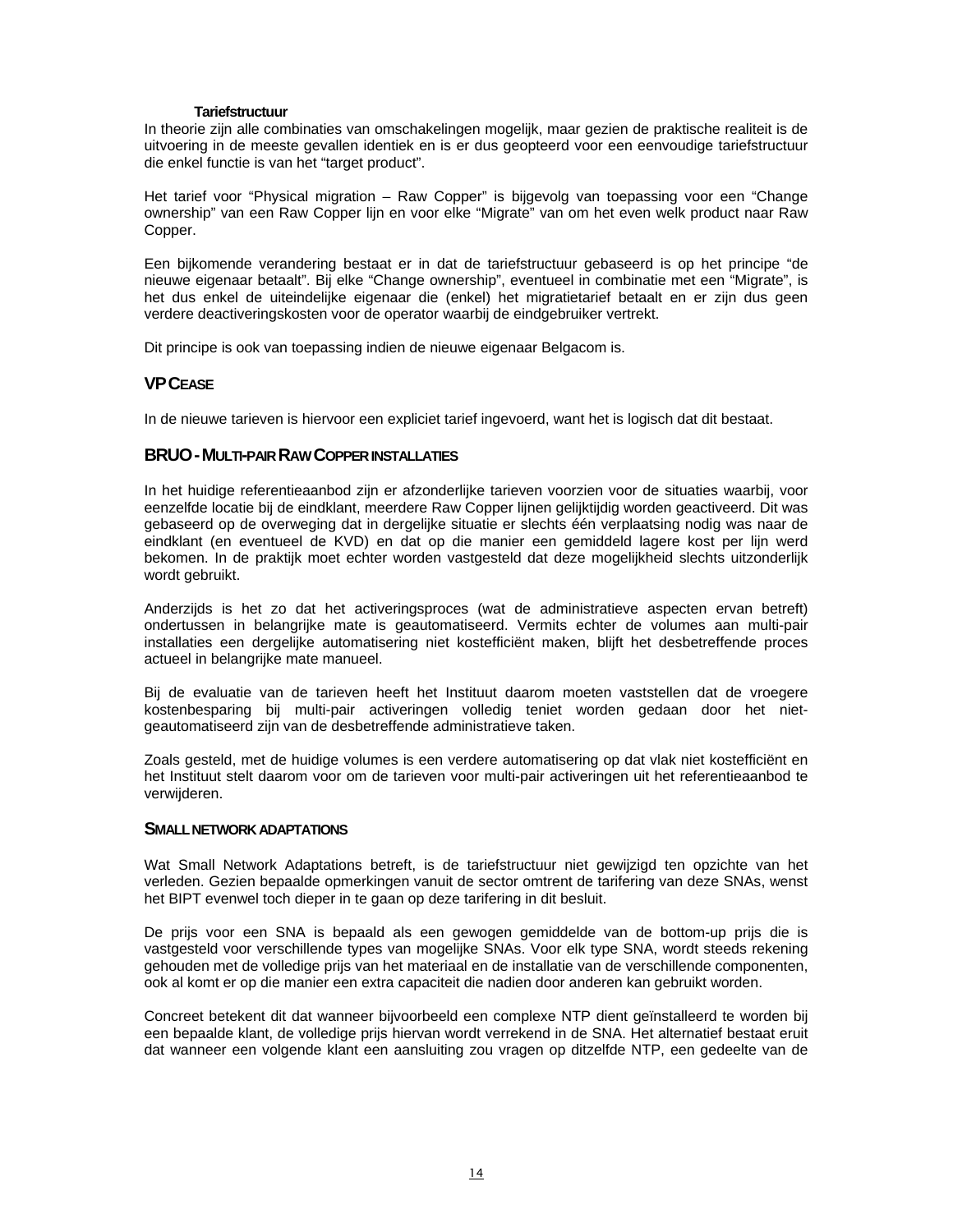kost ervan zou aangerekend worden aan deze klant (i.e. zijn operator), wat meteen ook zou betekenen dat de frequentie van het betalen van een SNA gaat toenemen4.

Aangezien dit tot zeer complexe en intransparante situaties zou leiden, is de enige mogelijke oplossing echter het verrekenen van de kostprijs op het ogenblik dat de netwerkaanpassing nodig is. Een operator betaalt op die manier in het geval van een SNA mee aan het opbouwen van een bepaalde extra capaciteit, maar kan in andere gevallen genieten van deze extra capaciteit, waardoor een SNA vermeden wordt5. Dit betekent dat de relatief hoge kost voor een SNA gecompenseerd wordt door een lagere frequentie van voorkomen ervan.

Merk op dat de consultatiereactie in het kader van het ontwerpbesluit dat bij het aanleggen van bijvoorbeeld 4 paar door Belgacom, er slechts één paar aan de begunstigde zou mogen gefactureerd worden, niet strookt met de hierboven beschreven benadering en bijgevolg niet kan weerhouden worden.

In het kader van de opmerkingen van de betrokken partijen op het ontwerpbesluit is gesteld dat een SNA op retailniveau slechts 119 EUR kost, wat meteen betekent dat dit een maximumprijs zou zijn voor het wholesaleniveau. Deze stelling wordt gestaafd met een retailfactuur. De taken waarvoor deze factuur een tarief bevat, hebben echter geenszins betrekking op een SNA. Het gaat meer bepaald om enerzijds de aansluitings-, indienstellings- en verplaatsingskosten die van toepassing zijn bij een 'standaard'-installatie (en die in geval een SNA nodig is, steeds bovenop de prijs van een SNA dienen betaald te worden) en anderzijds het aanleggen van een aantal meter binnenbekabeling na het aansluitpunt. Een SNA daarentegen komt echter enkel voor wanneer het nodig is om de distributiekabel te splicen op de introductiekabel (deze laatste kan al dan niet reeds aanwezig zijn).

Het BIPT kan niet akkoord gaan met de opmerking dat indien Belgacom een SNA uitvoert hoewel de infrastructuur reeds aanwezig is (bijvoorbeeld omdat de kwaliteit van het koperpaar niet voldoende blijkt te zijn), de kost hiervan ten laste van Belgacom valt. Immers, indien deze redenering consistent wordt doorgetrokken, zou dit betekenen dat er in de BRUO- en BROBA-tarieven geen enkele kostencomponent m.b.t. repair zou mogen opgenomen worden, en dit is uiteraard niet aanvaardbaar. Belgacom staat zelf in voor het onderhoud van het netwerk, maar dient hiervoor billijk vergoed te worden. Aangezien deze aanpak het risico op misbruiken verhoogt, is het BIPT van mening dat omwille van transparantie het noodzakelijk is om een procedure te hebben waarbij bij elke SNA die wordt uitgevoerd, aangegeven wordt wat de reden ervoor was en welke werken precies zijn uitgevoerd.

### **LLU INQUIRY TOOL**

Dit tarief kan door het Instituut niet worden aanvaard. Inderdaad, zoals in de confidentiële bijlage bij de Beslissing van de Raad van het BIPT van 13 juni 2007 met betrekking tot de BRUO rental fee wordt verduidelijkt worden de IT-kosten voortaan verrekend op basis van een algemeen uplift percentage dat wordt toegepast op alle kosten. Om redenen van consistentie tussen de verschillende kostenmodellen wordt dezelfde benadering gevolgd voor de bepaling van de tarieven voor de eenmalige kosten.

Dit percentage wordt door gereputeerde bronnen zoals Gartner naar voor geschoven als zijnde representatief voor de IT-kosten in de telecommunicatiesector voor bedrijven van een vergelijkbare grootte als Belgacom. Dit percentage is ook in lijn met de IT-kosten die Belgacom zelf heeft in haar andere divisies.

In de door Belgacom opgegeven detailinformatie ziet het Instituut geen elementen die niet tot 'normale' IT-kosten en ziet het ook geen elementen die een uitzondering op het principe van een algemeen upliftpercentage rechtvaardigen. Dit laatste zou zich bv. kunnen voordoen indien bepaalde, uitzonderlijke investeringen op die manier onmogelijk kunnen vergoed worden.

 4 Immers, ook in de gevallen waarin eerder door Belgacom een teveel een capaciteit werd voorzien en de activatie van een nieuwe lijn het gebruik van deze spare capacity impliceert, zou in het alternatieve geval een SNA-kost door de alternatieve operator betaald moeten worden.<br><sup>5</sup> Merk in dit verband ook op dat in de rental fee geen kosten m.b.t. de introduction cable zijn opgenomen, zodat

ook via deze maandelijkse tarieven geen bijdrage aan de alternatieve operatoren wordt gevraagd voor de SNAs die Belgacom zelf eerder heeft gerealiseerd.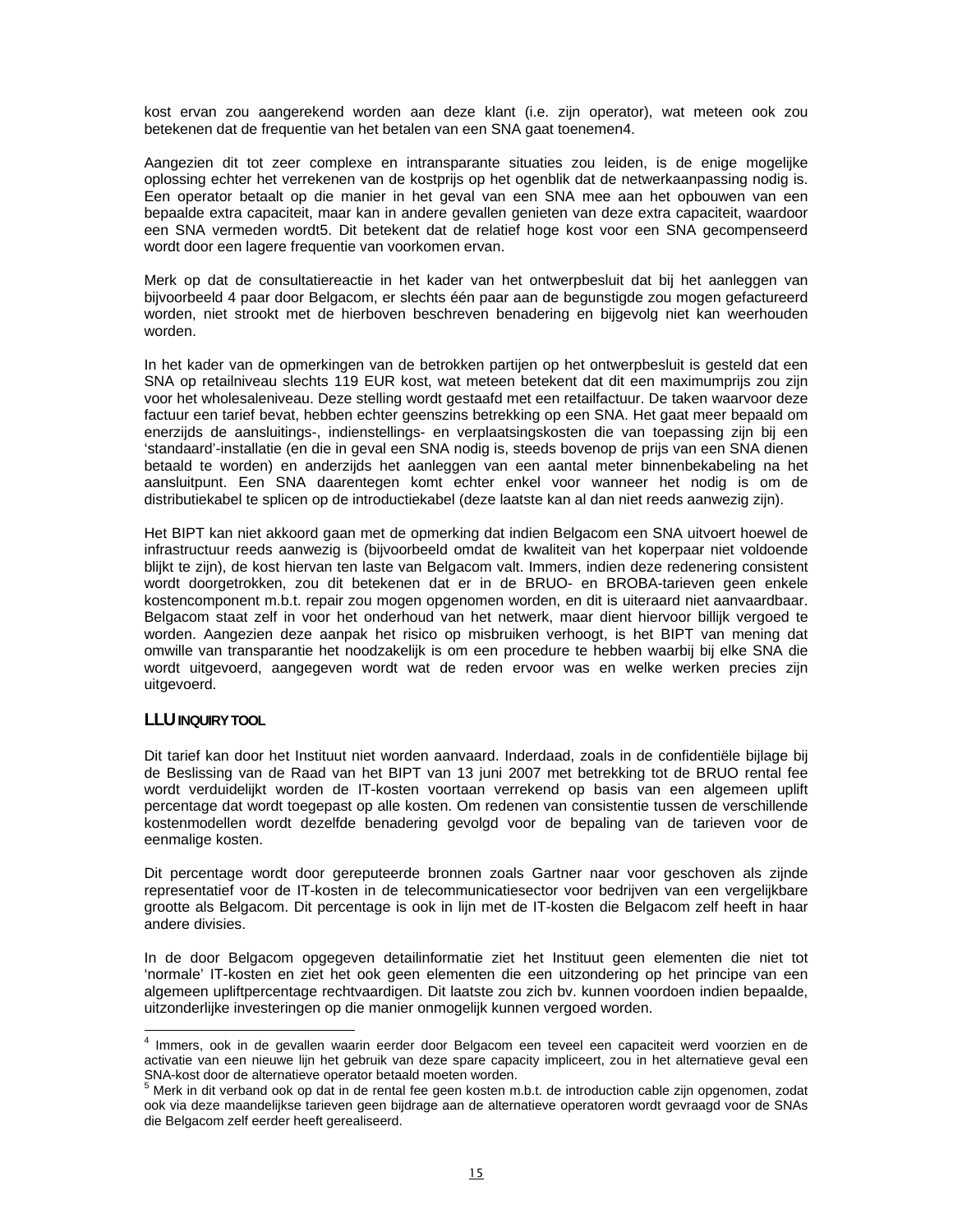Het Instituut ziet derhalve geen reden waarom hiervoor een speciale, additionele vergoeding van toepassing zou moeten zijn. Het percentage dat wordt toegepast op alle kosten dekt immers niet enkel de zogenaamde operationele kosten, maar evenzeer de afschrijving van investeringen of andere gekapitaliseerde kosten zoals software ontwikkeling.

De verdere ontwikkeling en het onderhoud van deze tool moeten dan ook gezien worden als de normale acties van een efficiënte operator die kosten tracht te minimaliseren door frequent voorkomend manuele handelingen te automatiseren. Dit is niet anders dan bv. de automatisering die Belgacom in de voorbije jaren heeft doorgevoerd op het vlak van de BROBA VC activeringen en aanpassingen.

Overigens houdt het principe van de toepassing van een algemeen percentage ook in dat dit percentage wordt toepast op alle kosten, dus ook op die kosten die hoegenaamd niets te maken hebben met automatisering maar die bv. resulteren uit volledig manueel uitgevoerde taken.

Op die manier wordt er echter voor gezorgd dat er voor het geheel van de activiteiten een totale billijke vergoeding wordt gegeven die in lijn ligt met wat de norm is in de sector. De vergoeding voor de LLU inquiry tool is dus misschien niet expliciet zichtbaar als een apart tarief, maar wordt hoe dan ook vergoed wegens de toepassing van dit algemene percentage. Er is immers geen enkele reden waarom vandaag, meer dan vijf jaar na de introductie van unbundling in België en de eerste ITinvesteringen van Belgacom terzake, de gemiddelde IT-kosten voor LLU nog (beduidend) hoger zouden moeten liggen dan voor de sector in zijn geheel of voor de andere divisies bij Belgacom.

## **VERDUIDELIJKINGEN M.B.T. DE KOSTENBEPALING**

### **TARIEFVERSCHILLEN**

Zoals eerder gesteld wordt er voor de bepaling van de tarieven gebruik gemaakt van een bottom-up model dat rekening houdt met de specifieke aspecten van elk type van lijn. Dit heeft tot gevolg dat er, veel meer dan in het verleden, belangrijke afwijkingen worden vastgesteld tussen de tarieven voor verschillende lijntypes onderling en dat ook de vastgestelde prijsevolutie grondig kan verschillen. Vaak leidt dit ook tot een vermoeden van inconsistenties in de berekeningen. In wat volgt zal getracht worden een aantal van deze verschillen te verduidelijken.

Algemeen kan gesteld worden dat de volgende aspecten aan de basis (kunnen) liggen van bepaalde kostenverschillen:

### **De graad van automatisering**

Dit heeft zowel betrekking op de aspecten van administratieve behandeling van de aanvraag als op aspecten van configuratie. De voorbije jaren heeft Belgacom in belangrijke mate bepaalde processen geautomatiseerd, maar deze automatisering is niet van gelijke aard voor alle types van lijnen of interventies. Bij deze beslissingen voor automatisering is uiteraard rekening gehouden met de desbetreffende aantallen, wat maakt dat bv. een activering voor BROBA ADSL in grote mate geautomatiseerd is, terwijl dit voor BROBA SDSL in belangrijke mate een manueel proces blijft.

#### **De specifieke aard van de technische interventie**

De noodzakelijke technische interventies zijn verschillend naargelang de lijn (bv. de jumpering op de MDF), wat maakt dat de desbetreffende werktijden en dus de kosten verschillend zijn. Ook is de noodzaak voor interventies op KVD-niveau verschillend naargelang het type lijn.

#### **Transport**

In diverse omstandigheden zijn verplaatsingen noodzakelijk, maar deze verplaatsingen zijn niet identiek voor elk type lijn. Dit heeft te maken met de niet-homogene spreiding van de diverse types lijnen over de verschillende netwerklocaties. Dit wordt hierna nog meer in detail besproken.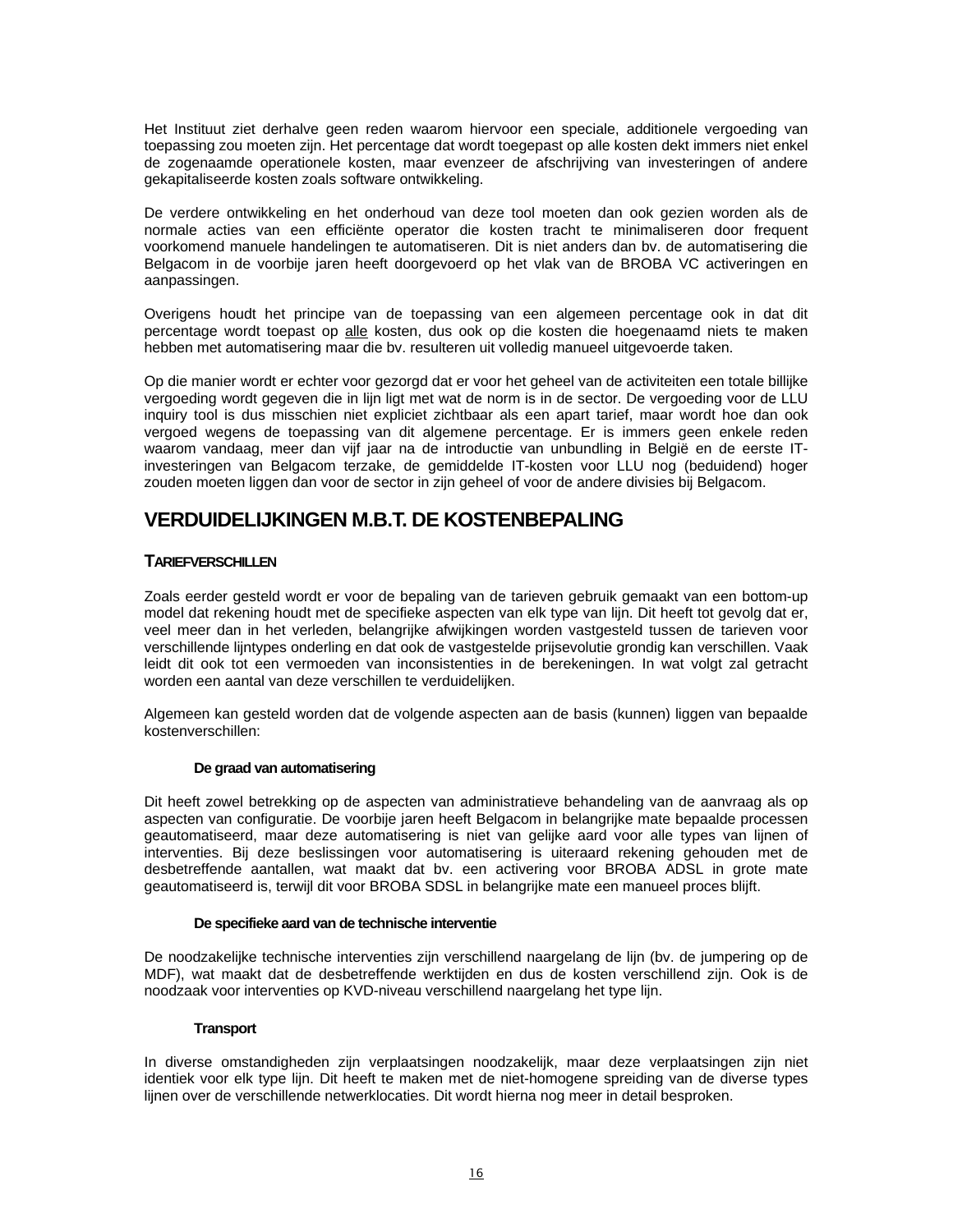### **ALGEMEEN**

Zoals eerder beschreven aanvaardt het kostenmodel van het Instituut een overhead voor niet rechtstreeks toewijsbare personeelskosten (zie eerder in deze tekst). Dit verschil in benadering geldt voor alle one-time fees en is dus een eerste reden van verschillen tussen de eigen ramingen van de markt en de resultaten van het Instituut.

### ACTIVERING<sup>6</sup>

In vergelijking met de ramingen van de markt zijn de volgende aspecten van aard om tot verschillen in de resultaten te leiden:

 Bij de activering 'without customer visit' moet er wel degelijk rekening gehouden worden met verplaatsingen (dus: verplaatsingstijd en kost van het voertuig). De reden hiervoor is dat een belangrijk aantal van de Belgacom MDF's zogenaamde 'unmanned' sites zijn waar dus geen personeel aanwezig is. Interventies op dergelijke MDF's vereisen dus verplaatsingen.

In het kostenmodel van het Instituut wordt de assumptie gemaakt dat de activeringen in dezelfde MDF zoveel mogelijk gegroepeerd worden uitgevoerd zodat dan slechts één verplaatsing noodzakelijk is. Ook wordt er rekening gehouden met de niet-homogene spreiding van de activeringen per type lijn. Zo wordt er bv. verondersteld dat er in de grotere (meestal 'manned') MDF's nog relatief weinig BROBA activeringen zullen zijn omdat daar de OLO's migreren naar BRUO. In de kleinere (veelal 'unmanned') MDF's worden dan weer weinig BRUO-activeringen verondersteld.

Dat alles heeft tot gevolg dat er in het kostenmodel voor de BROBA-activeringen in verhouding meer verplaatsingen nodig zijn dan voor BRUO-activeringen, wat mede aan de basis ligt van bepaalde vastgestelde prijsverschillen.

- In het scenario 'with customer visit' moet er moet er niet enkel rekening gehouden met een verplaatsing naar de eindklant, maar zijn er bijkomend (afhankelijk van het type lijn) in x% van de gevallen interventies nodig op KVD-niveau. Dit introduceert bijkomende verplaatsingstijden en werktijden.
- Deze interventies op KVD-niveau zijn ook de reden waarom het verschil tussen het scenario 'without customer visit' en 'with customer visit' niet hetzelfde is voor alle types lijnen. Zo zal er in het geval van een SDSL-activering eigenlijk steeds op KVD-niveau een interventie noodzakelijk zijn, daar waar dit voor andere types lijnen in mindere mate het geval is.

### **DEACTIVERING**

De tarieven voor deactivering zijn in belangrijke mate verschillend voor de verschillende types lijnen omdat de aard van de interventie voor elk type lijn sterk verschilt.

In het geval van BROBA-lijnen kan de eigenlijke deactivering softwarematig gebeuren en is er dus geen interventie op MDF-niveau. In het geval van BROBA ADSL is deze handeling ook in grote mate geautomatiseerd, wat echter niet het geval is bij SDSL.

Voor BRUO-lijnen is er een interventie noodzakelijk op MDF-niveau. Voor de interventies op 'unmanned' MDF's vereist dit verplaatsingen.

Op te merken valt dat in de nieuwe tariefstructuur het tarief voor deactivering enkel van toepassing is voor 'echte' stand-alone deactiveringen. In het geval bv. van een 'change owner' wordt dit tarief niet langer in rekening gebracht. De desbetreffende kosten hiervoor zijn opgenomen in het desbetreffende migratietarief.

 6 Opmerking: in vergelijking met het Voorlopige Besluit van het BIPT zijn de tarieven voor activering 'without customer visit' voor BROBA SDSL, SP en RC gewijzigd, dit wegens het wegwerken van een materiële fout in het kostenmodel.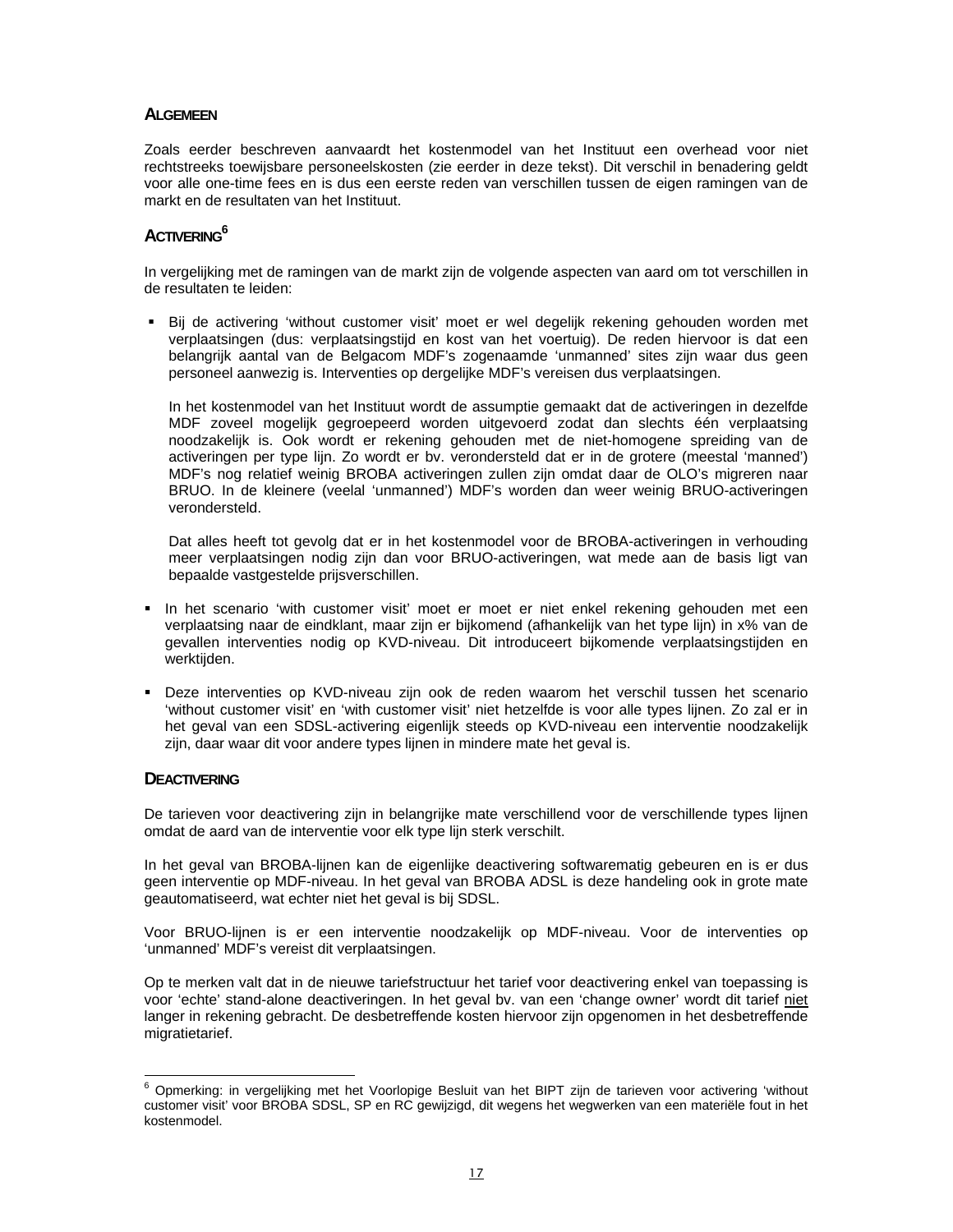#### **SIMULATIE PRIJSEVOLUTIE ACTIVERING/DEACTIVERING/MIGRATIE**

Zoals in de reactie op de consultatie werd aangegeven is het moeilijk een juiste beoordeling te maken van de impact van de tariefwijzigingen omdat nu de prijs per lijn veel sterker fluctueert i.f.v. het type product en de specifieke situatie. Als gevolg hiervan zal de impact sterk verschillend zijn naargelang de productmix van de OLO.

In de volgende tabel wordt getracht een zicht te geven op de impact op de 'globale markt'. Per type van interventie wordt een gewogen gemiddelde prijs getoond, die berekend is op basis van de volumes van vorig jaar voor elk type lijn/interventie. Deze volumes zijn dus niet noodzakelijk representatief voor de toekomstige volumes. Voor de activeringen BROBA wov, SDSL en RC op basis het nieuwe tarief zijn deze steeds in rekening gebracht op basis van het tarief 'with customer visit'.

|                    | new<br>average<br>tariff | old<br>average<br>tariff | delta     |
|--------------------|--------------------------|--------------------------|-----------|
| activation         | 58,82 €                  | 73,17 €                  | $-19,61%$ |
| deactivation       | $5.53 \in$               | 16,11 €                  | $-65,67%$ |
| physical migration | 35,24 €                  | 53,43 €                  | $-34,04%$ |
| mass migration     | 28,27 €                  | 49,41 €                  | $-42,79%$ |

Een verdere prijsdaling is mogelijk indien de operatoren het aantal onnodige klantenbezoeken weten te beperken. In alle gevallen een installateur ter plekke sturen zelfs als er al een NTP aanwezig is, drijft de kostprijs per lijn onnodig naar omhoog. Het zijn ook net die tarieven with customer visit die hoger zijn dan vroeger omdat Belgacom in het verleden meestal een actieve lijn installatie aanrekende aangezien het onderscheid actief/niet-actief heel moeilijk te maken was.

#### **USELESS CUSTOMER VISIT**

De benadering van het Platform om dit tarief te vergelijken met het verschil tussen de tarieven voor Telecom install SP en RC is niet helemaal correct. Vooreerst is dit verschil niet volledig representatief voor een transportkost want dit is ook beïnvloed door verschillen in kostprijs NTP/splitter.

In het geval van useless customer visit is de transporttijd representatief voor het gewogen gemiddelde van alle verplaatsingen naar de eindklant (sommige verplaatsingen gebeuren vanaf de KVD) en zijn er enkele administratieve kosten voor de aanmaak van de nieuwe afspraak met de klant.

### **VC**

Alle VC en profile configuratie handelingen worden effectief automatisch in batch verwerkt. Er blijven echter kleine manuele interventies bij de eigenlijke behandeling van deze batchverwerking en vooral voor de controle van de rejects en de correctie ervan. Vandaar de kleine restkost.

### **VP**

Wat betreft de vraag m.b.t. de impact van Full VP op de VP-tarieven, dient gesteld dat, in de actueel geplande context van Full VP, de hierna opgegeven tarieven inderdaad van toepassing zullen zijn, maar de notie 'per VP' dient dan geïnterpreteerd als zijnde 'per VP-type per LEX'.

### **MIGRATIES**

Actueel zijn er in de BROBA-context een aantal situaties waarbij een migratie of een change owner kan uitgevoerd worden zonder dat dit interventies vereist op MDF-niveau. Dit zijn zogenaamde 'virtuele' migraties. In de praktijk is het echter vandaag voor de OLO's onmogelijk om in alle gevallen te weten of er al dan niet een virtuele migratie kan plaatsvinden.

Daarom wordt in de huidige change owner tarieven een gewogen gemiddelde genomen voor de situaties met en zonder MDF-interventie. Het onderliggende BROBA ADSL tarief houdt rekening met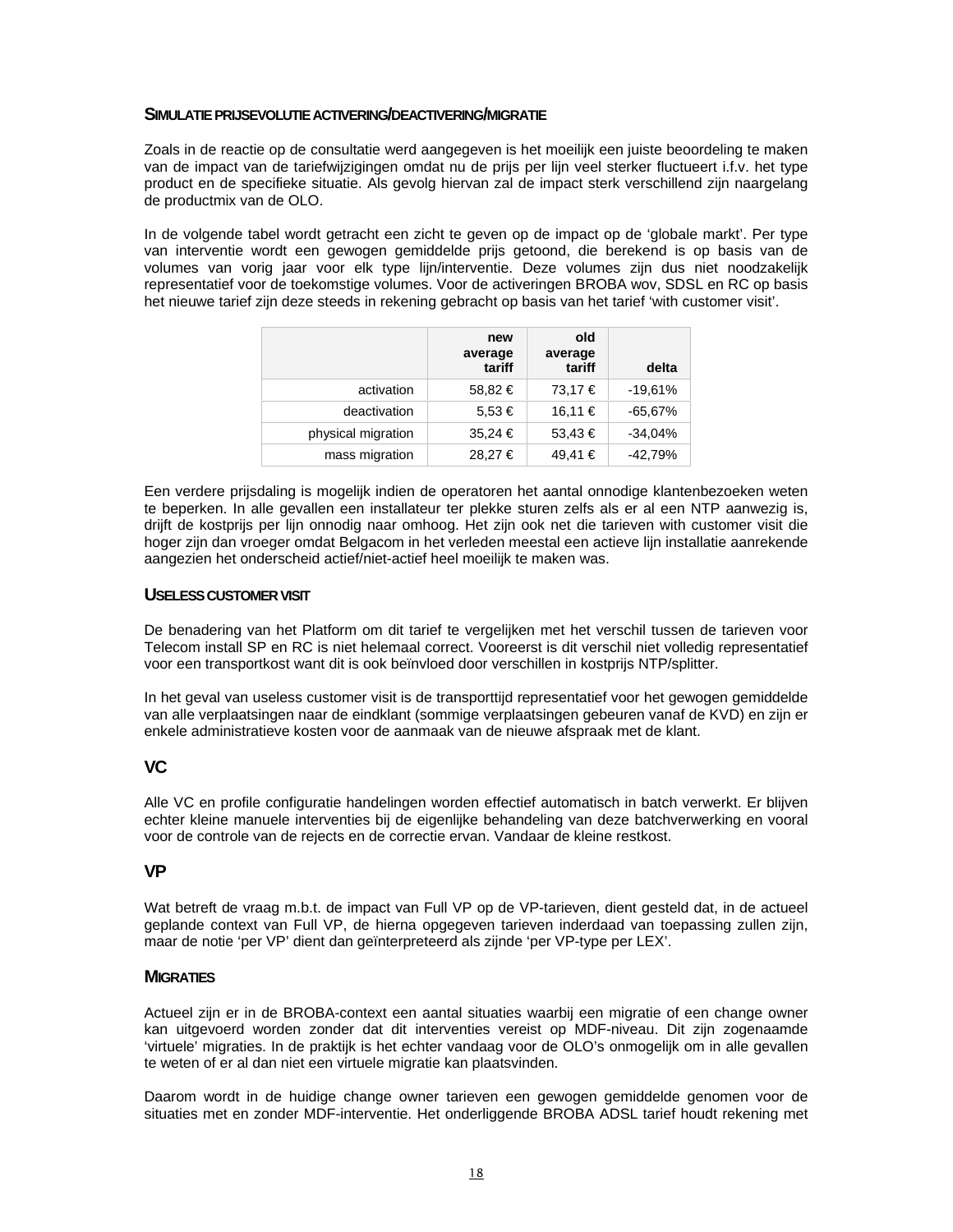% van dergelijke interventies die virtueel kunnen gebeuren. Op analoge manier houdt het SDSLtarief voor Physical Migration vandaag rekening met % interventies die virtueel kunnen gebeuren. Migraties naar BRUO zijn steeds physical.

Het tarief voor Virtual Migration is vandaag enkel van toepassing voor de conversies van BROBA ADSL wv naar BROBA ADSL wov (of omgekeerd) voor dezelfde OLO met number portability.

Na de implementatie van Full VP zal uiteraard het deel van de migraties dat 'virtueel' kan uitgevoerd worden beduidend hoger komen te liggen. Dit percentage zal echter niet kunnen stijgen tot 100% omdat niet alle DSLAM-types in het Full VP project zijn opgenomen. Dit zal wellicht betekenen dat er een tarief voor Physical Migration zal blijven bestaan, ook al zal het desbetreffende prijsniveau dichter in de buurt komen te liggen van het tarief voor Virtual Migration.

Wat betreft de vragen m.b.t. eventuele additionele kosten voor activering of deactivering kan bevestigd worden dat deze er niet zijn. De 'begunstigde' van de migratie betaalt enkel het desbetreffende migratietarief. Voor de eventuele andere betrokken partij zijn er geen kosten. Dit migratietarief dekt echter wel alle kosten die verband houden met aspecten van activering voor de ene OLO en deactivering voor de andere OLO. Hierdoor kan een tarief voor Change Owner hoger uitvallen dan een tarief voor activering.

### **CHANGE DATE VS.CANCEL**

Bij een aanvraag voor activering is er steeds een stukje voorbereidend werk (controles, aanmaak work order, enz.). In het geval van een Change Date omvat het tarief enkel de kosten voor de verwerking van de desbetreffende aanvraag en het plannen van de nieuwe datum. De kosten voor het voorbereidende werk zullen immers uiteindelijk gefactureerd worden bij de eigenlijke uitvoering.

Bij een Cancel is er echter geen uiteindelijke activering en de kosten voor dit voorbereidende werk dat dus uiteindelijk nutteloos is worden gerecupereerd via het Cancel-tarief.

### **BROBAADSL WV VS.BROBAADSL WOV**

In de nieuwe tarieven 'without customer visit' is BROBA wv iets duurder dan BROBA wov. Dit is een gevolg van het feit dat de technische uitvoering iets verschilt (verschillende jumpering en bij BROBA wv werkt men op een actieve lijn wat een paar bijkomende controles vereist). Bijkomend is het zo dat voor BROBA wv, net zoals voor SP, er een bepaalde overhead wordt verrekend om rekening te houden met de kosten voor de field interventies die soms toch nodig zijn. Er is immers hiervoor geen tarief 'with customer visit'.

### **BROBAADSL WOV 2006-2007**

Het desbetreffende tarief 'with customer visit' is inderdaad hoger dan het vroegere activeringstarief, maar dit laatste was toen een uniform tarief dat voor alle activeringen van toepassing was, dus ook de activeringen die geen verplaatsing naar de klant vereisten. In de nieuwe tarieven is er nu een apart 'without customer visit' dat substantieel goedkoper is. De vastgestelde prijsevolutie voor het tarief 'with customer visit' lijkt dan ook niet abnormaal.

### **CHANGE OWNER - BROBAADSL WV VS.BROBAADSL WOV**

Het desbetreffende tarief voor 'wov' is iets hoger omdat in dat geval er een overdracht is van zowel de basislijn als van de DSL-diensten. Dit vereist aanpassingen in verschillende systemen en maakt dat er een paar handelingen zijn die iets meer tijd nemen.

### **MASS MIGRATIONS - BROBA VS.BRUO**

De tarieven voor 'mass migration' voor BRUO zijn inderdaad duidelijk lager dan deze voor BROBA Physical. Het is moeilijk om hiervoor een eenduidige verklaring te geven want er zijn meerdere verschillen in de desbetreffende processen.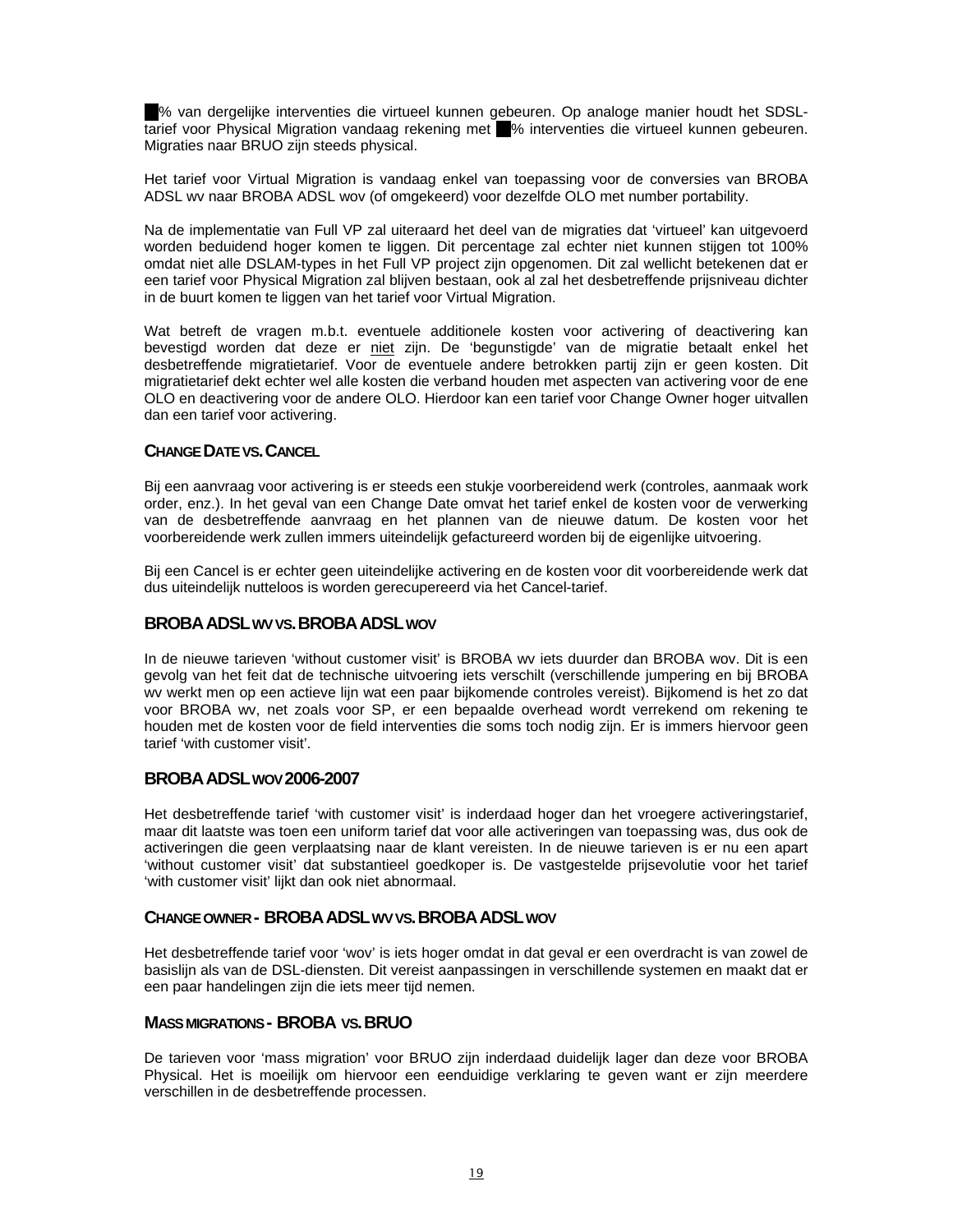De voornaamste reden heeft echter te maken met het feit dat er bij mass migrations per definitie een aantal handelingen zijn die eenmalig worden uitgevoerd voor de groep van lijnen van een bepaald type die gemigreerd worden. Dat zijn dus handelingen die eenmalig per project of per migratiedag worden uitgevoerd. Voorbeelden hiervan zijn een verplaatsing, het aanmaken van een bestand, een contactname met de OLO, enz. maar er zijn tal van andere activiteiten waarvoor eveneens een vaste tijdsbesteding in rekening wordt gebracht ongeacht het aantal lijnen dat deel uitmaakt van de migratie.

Om dan tot een kostprijs per lijn te komen worden de kosten voor deze tijdsbestedingen gedeeld door het gemiddelde aantal lijnen dat deel uitmaakt van een batch. Momenteel is het zo dat de aantallen lijnen per migratie bij BRUO duidelijk hoger liggen dan bij BROBA wat maakt dat de kosten per lijn voor BRUO proportioneel lager zijn, wat aan de basis ligt van de vastgestelde prijsverschillen.

## **BESLUIT**

Overeenkomstig artikel 162 van de wet van 13 juni 2005 betreffende de elektronische communicatie worden de verplichtingen die aan de operatoren met een sterke machtspositie worden opgelegd door of krachtens de wet van 21 maart 1991 betreffende de hervorming van sommige economische overheidsbedrijven, alsmede de verplichtingen die worden opgelegd door of krachtens artikel 105bis, lid 7 en lid 9, van diezelfde wet, zoals het luidde voordat het werd opgeheven bij de wet van 13 juni 2005, gehandhaafd totdat, na afloop van de relevante marktanalyse waarin ze passen, het Instituut een besluit neemt met betrekking tot elkeen daarvan, overeenkomstig de artikelen 54 tot 56.

Kostenoriëntatie is een verplichting die krachtens artikelen 106, § 1,van de wet van 21 maart 1991 van toepassing is op de operator die als dominante operator door het Instituut werd aangeduid.

Het BIPT heeft op basis van een bottom-up model deze kostgeoriënteerde tarieven voor BRUO en BROBA bepaald.

De kostgeoriënteerde tarieven vastgelegd in dit besluit treden in werking 2 weken na publicatie.

| Tariffs applicable for the end-user line | New tariff  | <b>BRUO</b><br>2006 |
|------------------------------------------|-------------|---------------------|
| Inquiry fee (manual check)               | $9,94 \in$  | 4,77 €              |
| Activation without customer visit        |             |                     |
| - Raw Copper                             | 25,44 €     | 47,47 €             |
| - Shared Pair                            | $35,31 \in$ | 55,62 €             |
| Activation with customer visit           |             |                     |
| - Raw Copper (*)                         | 73,79 €     | 51,32 €             |
| - Shared Pair                            | N/A         |                     |
| Telecom install with activation          |             |                     |
| - Raw Copper (*)                         | 26,33 €     | N/A                 |
| - Shared Pair                            | 38,88 €     | N/A                 |
| Small network adaptation fee             | 441,66 €    | 540,46 €            |
| Change date before Due Date - 1 (12PM)   | $6,59 \in$  | 6,50 €              |
| Cancellation before Due Date - 1 (12PM)  | $6,99 \in$  | $9,58 \in$          |

### **BRUO**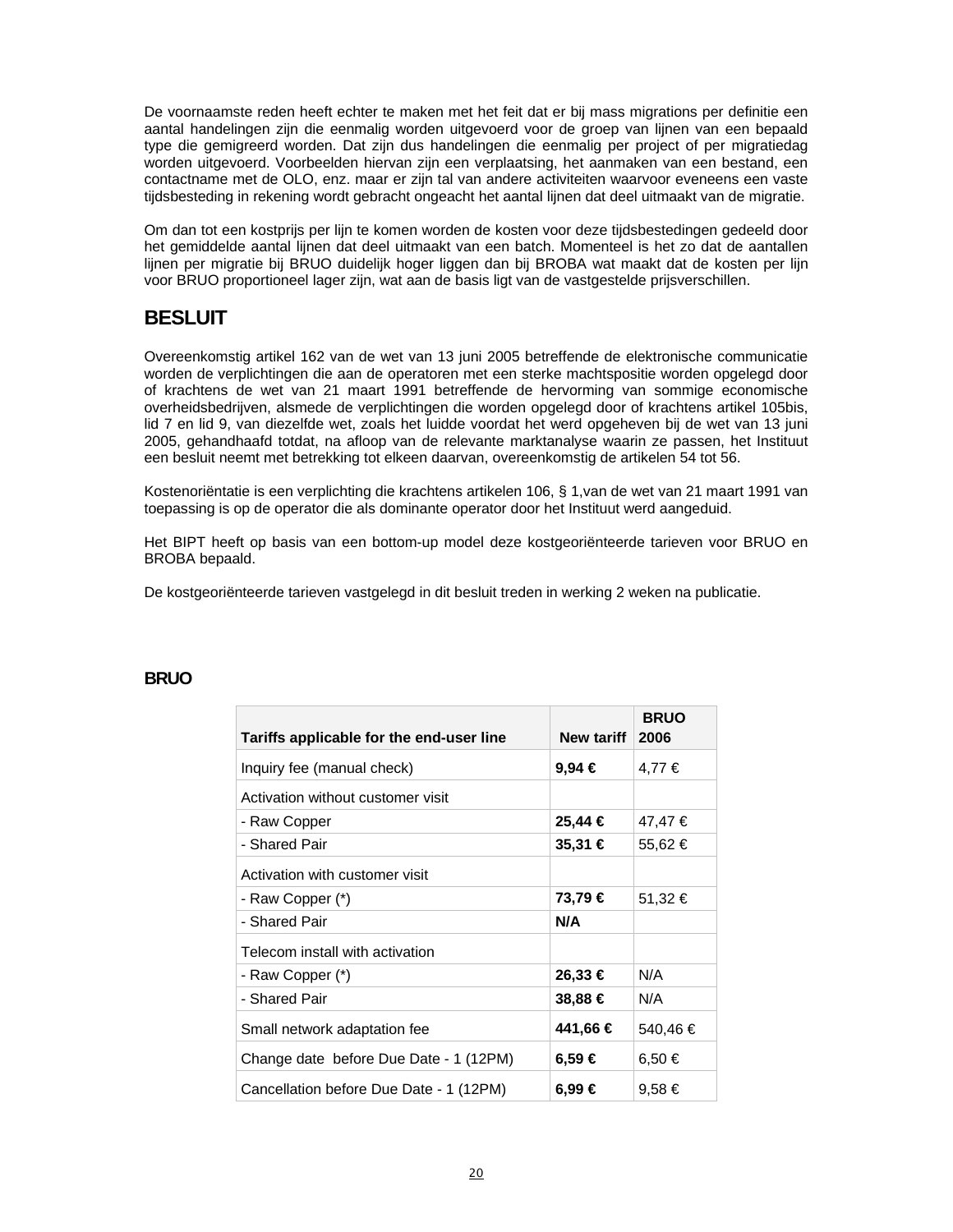| Deactivation                        |             |                   |
|-------------------------------------|-------------|-------------------|
| - Raw Copper                        | 12,01 €     | $8,50 \in$        |
| - Shared Pair                       | $23,12 \in$ | $8,50 \in$        |
| Physical migration                  |             |                   |
| - Change owner/ convert Raw Copper  | 36,35 €     | 38,97 €           |
| - Change owner/ convert Shared Pair | 38,08 €     | 38,97 € $\bar{C}$ |
| Mass migration                      |             |                   |
| - Raw Copper                        | 27,19 €     | 52,10 €           |
| - Shared Pair                       | 35,46 €     | 52,10 €           |
| Useless user visit                  | 20,04 €     | 15,67 €           |
| Wrongful repair request             | 104,61 €    | 111,55 €          |
| Coordinated move                    |             |                   |
| <b>Shared Pair</b>                  | 58,43 €     | 38,97 €           |
|                                     |             |                   |

| Use of e-tool and databases                                  |                         |             |
|--------------------------------------------------------------|-------------------------|-------------|
| LLU inguiry tool                                             | $0,00 \in \mathbb{R}^2$ | 1,92 €      |
| KVD inquiry                                                  |                         |             |
| - First KVD Inquiry (1 KVD + 20' for looking up<br>the info) | 17,25 €                 | 20,53 €     |
| - For every extra KVD                                        | $0.59 \in$              | $0.50 \in$  |
| - For every extra 20' started                                | 16,66 €                 | 20.03 €     |
| <b>Network Street Relation Database</b>                      |                         |             |
| - Initial license fee                                        | 16.660 €                | 14.580 €    |
| - Annual fee (1 update)                                      | $2.000 \in$             | $2.000 \in$ |
| - Annual fee (6 updates)                                     | 5.000 €                 | 5.000 €     |

(\*) Aan het tarief 'Activation with customer visit' voor BRUO Raw Copper wordt een percentage van het BRUO RC tarief voor 'telecom install together with activation' toegevoegd zodat dit laatste tarief nooit afzonderlijk zal gefactureerd worden.

 $\overline{a}$ 

 $^7$  Het bedrag van 38,97 € is het tarief voor 'Transfer fee' of 'Conversion fee' in Annex H van BRUO 2006.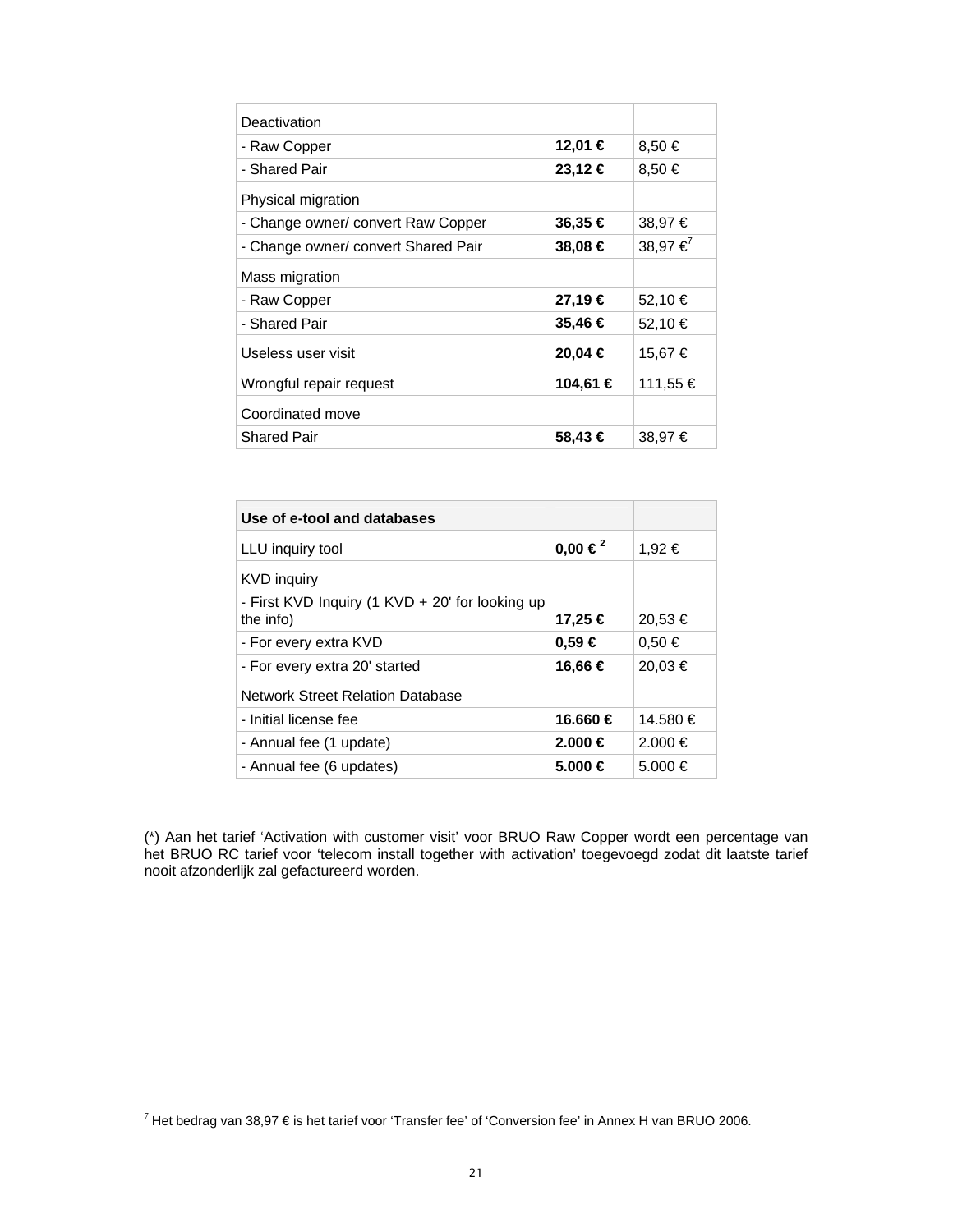## **BROBAADSL**

l

| Tariffs applicable for the end-user line              | New tariff              | <b>BROBA</b><br>2007 |
|-------------------------------------------------------|-------------------------|----------------------|
| Inquiry fee (manual check)                            | 9,94 €                  | 4,77 €               |
| LLU inquiry tool                                      | $0,00 \in \mathbb{S}^8$ | 1,92 €               |
| Activation without customer visit                     |                         |                      |
| - BROBA II ADSL wv                                    | 46,09 €                 | 76,15€               |
| - BROBA II ADSL wov                                   | 40,98 €                 | 80,00 €              |
| Activation with customer visit                        |                         |                      |
| - BROBA II ADSL wv                                    | N/A                     |                      |
| - BROBA II ADSL wov (*)                               | 81,49 €                 | 80,00€               |
| Telecom install together with activation              |                         |                      |
| - BROBA II ADSL wv                                    | 38,88 €                 | 72,14 €              |
| - BROBA II ADSL wov (*)                               | 26,33 €                 | N/A                  |
| Small network adaptation fee                          | 441,66 €                | 540,46€              |
| Fees related to VCs                                   |                         |                      |
| - Activation / modification / cancellation fee per VC | 3,21 €                  | 13,36 €              |
| - Modification of the line profile                    | 3,21 €                  | 13,38 €              |
| Deactivation                                          |                         |                      |
| - BROBA II ADSL wv                                    | 4,35 €                  | 16,72 €              |
| - BROBA II ADSL wov                                   | 4,51 €                  | 16,72€               |
| Change date before Due Date - 1 (12PM)                | 6,59€                   | 6,50 €               |
| Cancellation before Due Date - 1 (12PM)               | 6,99€                   | 9,58 €               |
| Physical migration                                    |                         |                      |
| - Change owner BROBA wv                               | 34,82 €                 | 56,30 €              |
| - Change owner BROBA wov                              | 36,76 €                 | 56,30 €              |
| Virtual migration: Convert wv to wov with NP          | 5,28 €                  | 40,11 €              |
| Mass migration                                        |                         |                      |
| - BROBA Physical                                      | 45,50 €                 | 48,09€               |
| - BROBA Virtual                                       | 8,45 €                  | 43,71 €              |
| Move from LDC to LEX                                  | 64,05 €                 | 40,40 €              |
| Useless user visit                                    | 20,04 €                 | 15,67€               |
| Wrongful repair request                               | 104,61 €                | 111,55 €             |

<sup>&</sup>lt;sup>8</sup> De kosten voor LLU Inquiry fee worden reeds vergoed door het gebruik van algemeen uplift percentage voor IT dat wordt toegepast op alle kosten. Op die manier wordt er voor gezorgd dat er voor het geheel van de activiteiten een totale billijke vergoeding wordt gegeven die in lijn ligt met wat de norm is in de sector. De vergoeding voor de LLU inquiry tool is dus misschien niet expliciet zichtbaar als een apart tarief, maar wordt hoe dan ook vergoed wegens de toepassing van dit algemene percentage.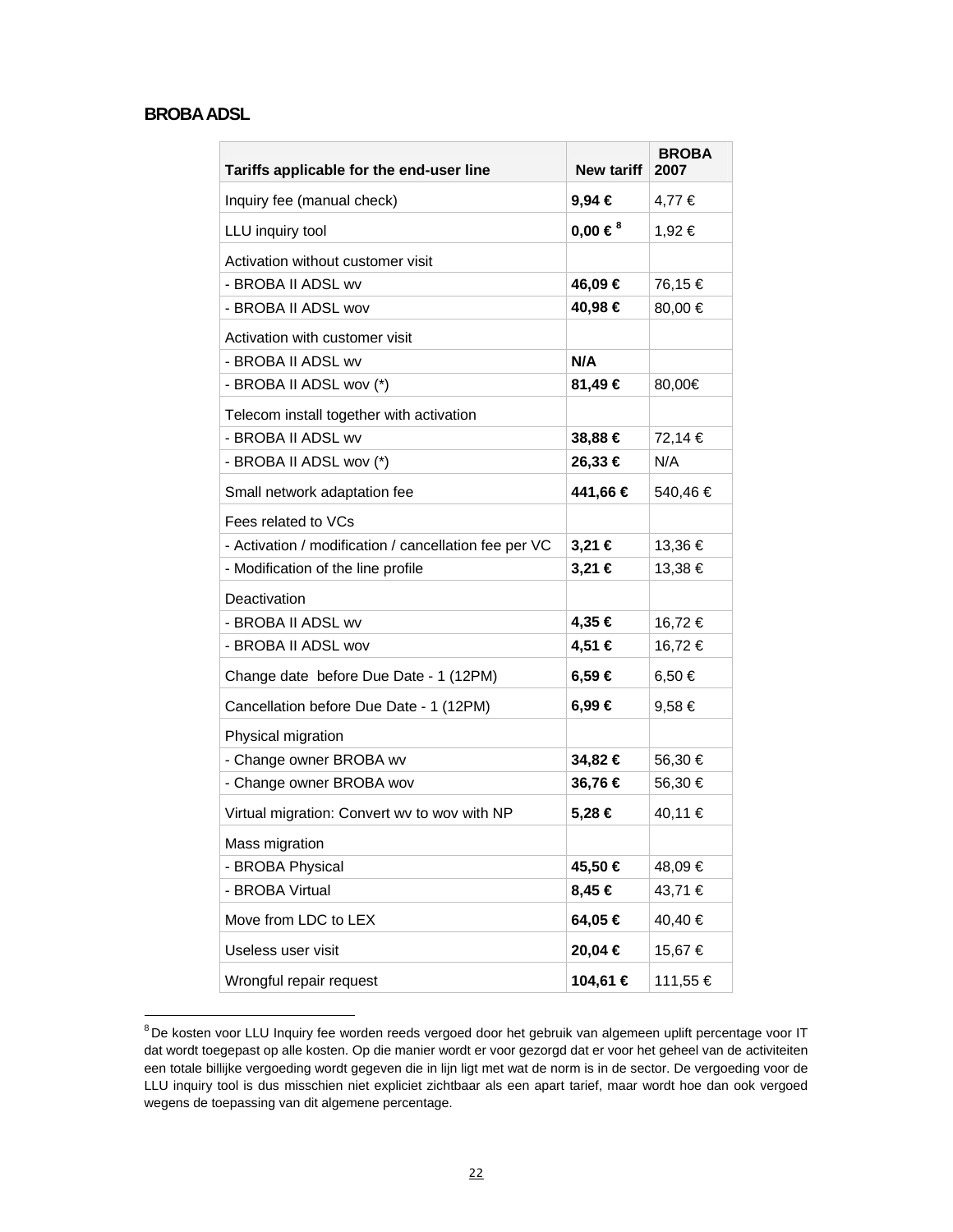(\*) Aan het tarief 'Activation with customer visit' voor BROBA ADSL II wov wordt een percentage van het 'BROBA ADSL II wov' tarief voor telecom install together with activation toegevoegd zodat dit laatste tarief nooit afzonderlijk zal gefactureerd worden.

## **BROBASDSL**

| Tariffs applicable for the end-user line                              | <b>New tariff</b>       | <b>BROBA</b><br>2007 |
|-----------------------------------------------------------------------|-------------------------|----------------------|
| Inquiry fee (manual check)                                            | $9,94 \in$              | 4,77 €               |
| LLU inquiry tool                                                      | $0,00 \in \mathbb{R}^2$ | 1,92 €               |
| Activation without customer visit                                     |                         |                      |
| - BROBA II SDSL (VC-switching)                                        | 48,78 €                 | 71,78 €              |
| - BROBA II SDSL (VP-switching)                                        | 48,78 €                 | 71,78€               |
| Activation with customer visit                                        |                         |                      |
| - BROBA II SDSL (VC-switching) (*)                                    | 108,69                  | 71,78 €              |
| - BROBA II SDSL (VP-switching) (*)                                    | 108,69                  | 71,78 €              |
| Telecom install together with activation                              |                         |                      |
| - BROBA II SDSL VC-switching (*)                                      | 26,33 €                 | N/A                  |
| - BROBA II SDSL VP-switching (*)                                      | 26,33 €                 | N/A                  |
| Small network adaptation fee                                          | 441,66 €                | 540,46 €             |
| Deactivation                                                          | 19,83 €                 | 16,72€               |
| Fees related to VCs                                                   |                         |                      |
| - Activation / modification / cancellation (per VC -<br>VC switching) | 11,08 €                 | 47,13€               |
| - Modification of the line profile (VC switching)                     | 11,08 €                 | 13,38 €              |
| - Activation / modification / cancellation (per VC -<br>VP switching) | 7,69 €                  | 47,13€               |
| - Modification of the line profile (VP switching)                     | 7,69 €                  | 13,38 €              |
| Change date before Due Date - 1 (12PM)                                | 6,59€                   | 6,50 €               |
| Cancellation before Due Date - 1 (12PM)                               | 6,99€                   | 9,58 €               |
| Physical migration: Change owner                                      | 63,98€                  | 56,30 €              |

(\*) Aan de tarieven 'Activation with customer visit' voor BROBA SDSL wordt een percentage van het tarief voor 'telecom install together with activation' toegevoegd zodat dit laatste tarief nooit afzonderlijk zal gefactureerd worden.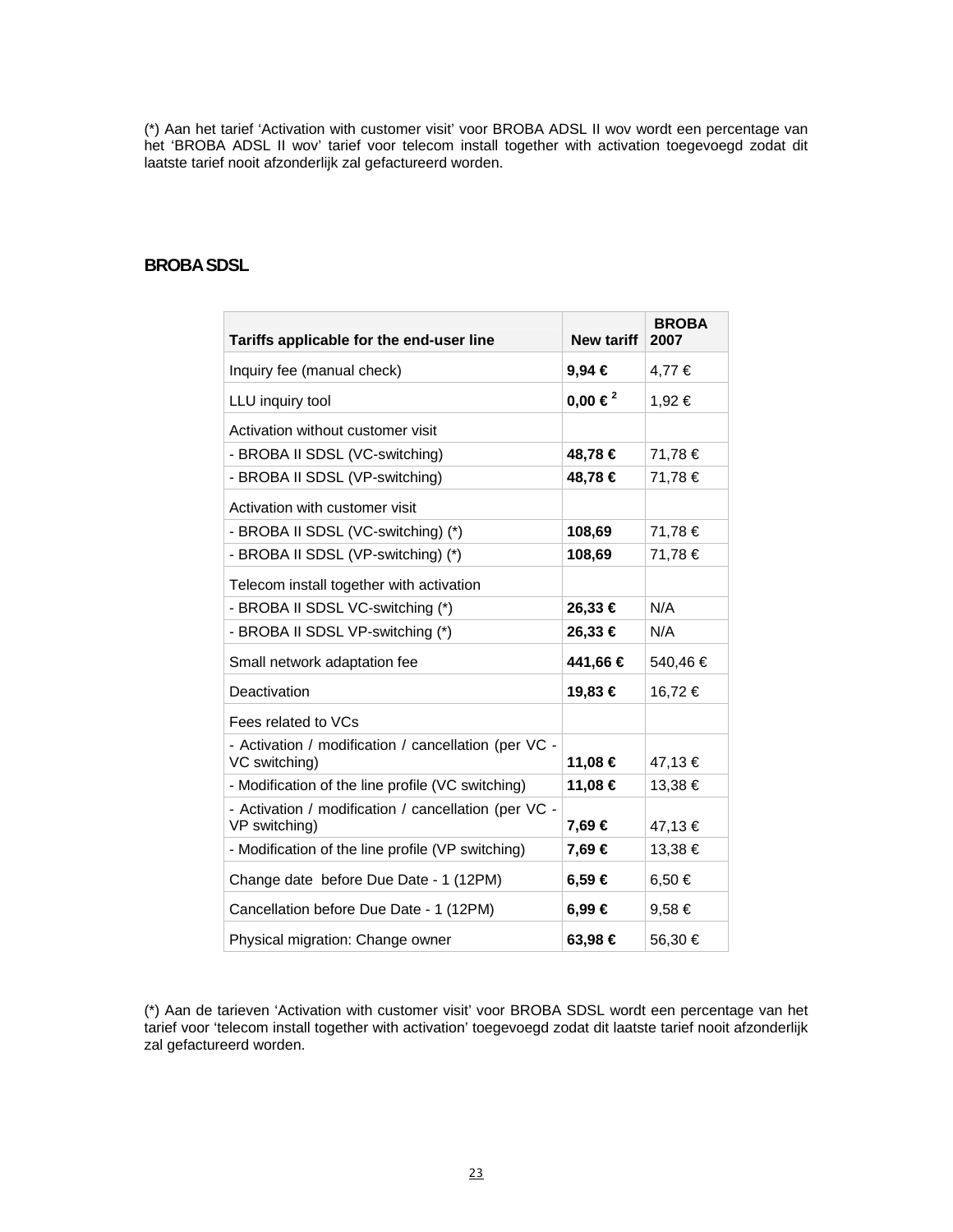## **BROBAATM**

| <b>ATM Transport</b>                                       | <b>New</b><br>value | <b>BROBA</b><br>2007 |
|------------------------------------------------------------|---------------------|----------------------|
| Activation of VPs                                          |                     |                      |
| - Administration cost per request                          | 41,53 €             | 65,90 €              |
| - Activation fee per VP                                    | 36,93 €             | 32,62 €              |
| Change of ATM transport parameters<br>(VP<br>modification) |                     |                      |
| - Administration cost per request                          | 18,04 €             | 50,99 €              |
| - Modification fee per VP                                  | 18,94 €             | 32,62 €              |
| VP cease                                                   |                     |                      |
| - Administration cost per request                          | 18,04 €             | N/A                  |
| - Cease fee per VP                                         | 35,90 €             | N/A                  |
| Bandwidth rerouting fee                                    |                     |                      |
| - Administration cost per request                          | 44,25 €             | 133,06 €             |
| - Activation fee per rerouting                             | 47,98 €             | 62,66 €              |

M. VAN BELLINGHEN G. DENEF Lid van de Raad Lid van de Raad

C. RUTTEN E. VAN HEESVELDE Lid van de Raad Voorzitter van de Raad

## **BEROEPSMOGELIJKHEDEN**

Overeenkomstig de wet van 17 januari 2003 met betrekking tot het statuut van de regulator van de Belgische post- en telecommunicatiesector hebt u de mogelijkheid om tegen dit besluit beroep aan te tekenen bij het hof van beroep te Brussel, Poelaertplein 1, B-1000 Brussel binnen zestig dagen na de kennisgeving ervan. Het hoger beroep wordt ingesteld, 1° bij akte van een gerechtsdeurwaarder die aan de tegenpartij wordt betekend; 2° bij een verzoekschrift dat, in zoveel exemplaren als er betrokken partijen zijn, ingediend wordt op de griffie van het gerecht in hoger beroep; 3° bij ter post aangetekende brief die aan de griffie wordt gezonden; 4° bij conclusie, ten aanzien van iedere partij die bij het geding aanwezig of vertegenwoordigd is. Met uitzondering van het geval waarin het hoger beroep bij conclusie wordt ingesteld, vermeldt de akte van hoger beroep, op straffe van nietigheid de vermeldingen van artikel 1057 van het gerechtelijk wetboek.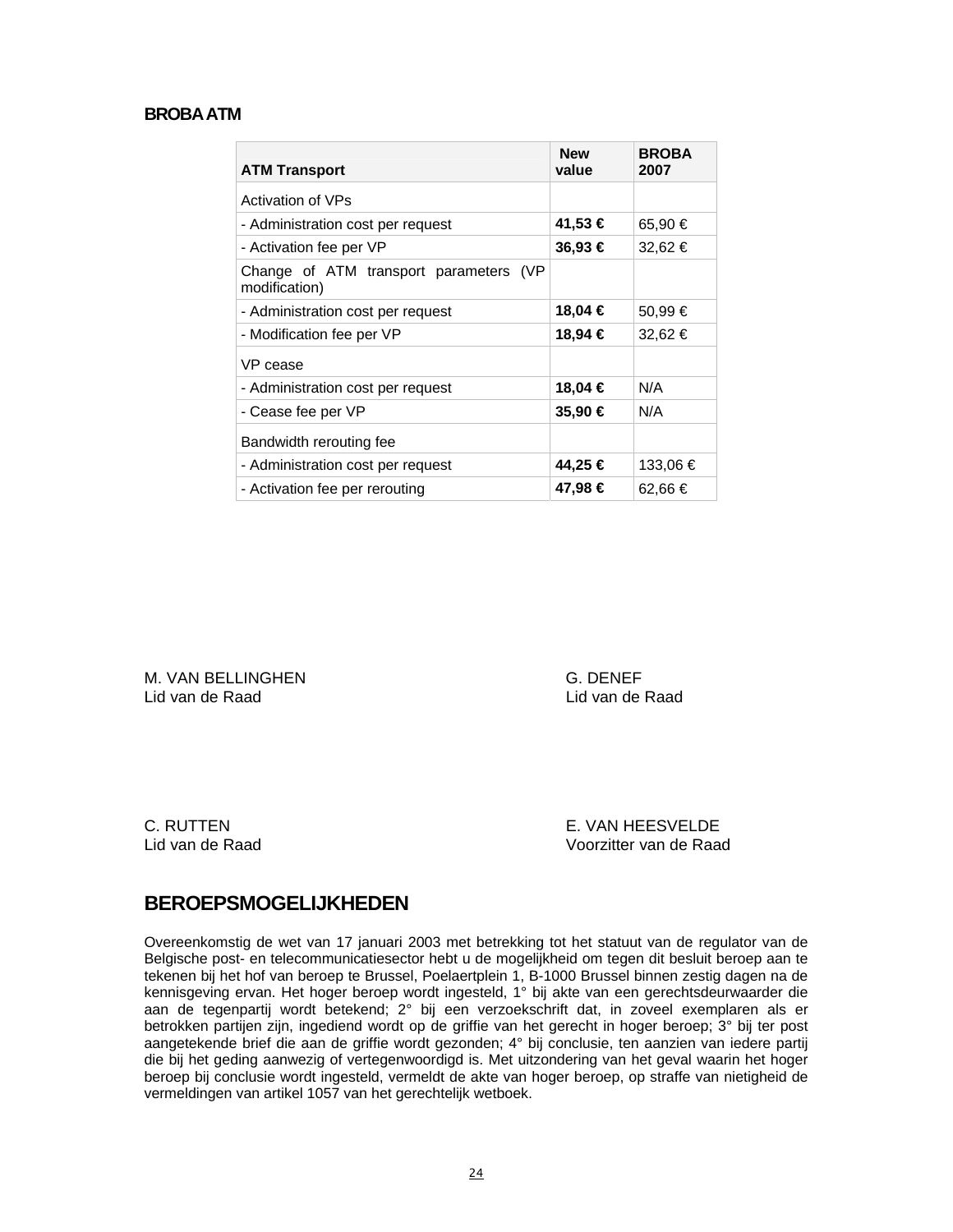## **SAMENVATTING VAN DE REACTIES OP DE NATIONALE RAADPLEGING**

#### **BELGACOM**

#### **Activation : with / without customer visit / Telecom Install**

Belgacom merkt op dat het nieuwe NTP proces nog niet klaar is en dat het zal afhangen van de collaboratie met het Platform wanneer dit kan gelanceerd worden. De tarieven 'without customer visit' zijn vanaf dan pas van toepassing.

Dans le futur, une fois un accord obtenu, Belgacom n'estime pas opportune la demande de l'IBPT d'avoir un tarif de « Telecom Install » séparé pour les produits Broba wov, Broba SDSL et Raw Copper. En effet, pour ces produits, lorsqu'une visite chez le client sera demandée, ce sera presque toujours pour installer un NTP.

Belgacom stelt voor om voor % van de installaties de kosten van de NTP en de installatie ervan toe te voegen aan « activation with customer visit ». Tot aan de lancering van het nieuwe NTP proces zou Belgacom in % van de gevallen een NTP installatie aanrekenen.

Par contre, pour les produits Broba wv et Shared Pair, l'existence d'un tarif « Telecom install » est justifiée. Pour ces produits, 2 tarifs existeront : « activation sans visite client » et « telecom install ».

Belgacom demande à l'IBPT de confirmer que la facturation d'une activation « with customer visit » s'effectue dès qu'il y a visite chez le client, peu importe la présence ou non d'un NTP.

#### **Migration de masse**  [ Confidentiële paragraaf ]

#### **Broba - Move LDC to LEX**

Belgacom n'est pas d'accord avec le tarif proposé par l'IBPT. Le tarif du « move LDC to LEX » contient tous les deltas par rapport à une simple activation. Ceux-ci sont principalement l'intervention physique au niveau du LDC et les coûts supplémentaires de NWS/CCA pour la prise de commande étant donné que ce processus « move LDC to LEX » n'est pas automatisé.

#### **Useless user visit**

Belgacom souhaite émettre une objection concernant la méthodologie utilisée par l'IBPT pour la détermination du tarif « useless end-user visit ».

#### [ 2 confidentiële paragrafen ]

Belgacom n'a jamais pu, jusqu'à présent, facturer le tarif « useless end-user visit » étant donné la condition figurant dans l'offre Broba obligeant Belgacom à donner un rendez-vous au client de l'OLO dans un intervalle de 30 minutes. Il est totalement impossible à Belgacom de préciser de manière si stricte la tenue d'un rendez-vous.

#### **Hourly Manpower Cost (HMC)**  [ 2 confidentiële paragrafen ]

**Déplacement vers le MDF**  [ 4 confidentiële paragrafen ]

#### **Wrongful repair**

Pour Broba, les interventions se font principalement à distance alors que, pour Raw Copper, elles nécessitent un déplacement. Etant donné les fortes différences tarifaires entre produits, pour respecter l'obligation d'orientation sur les coûts il parait important à Belgacom de faire des tarifs séparés par produit pour le wrongfull repair.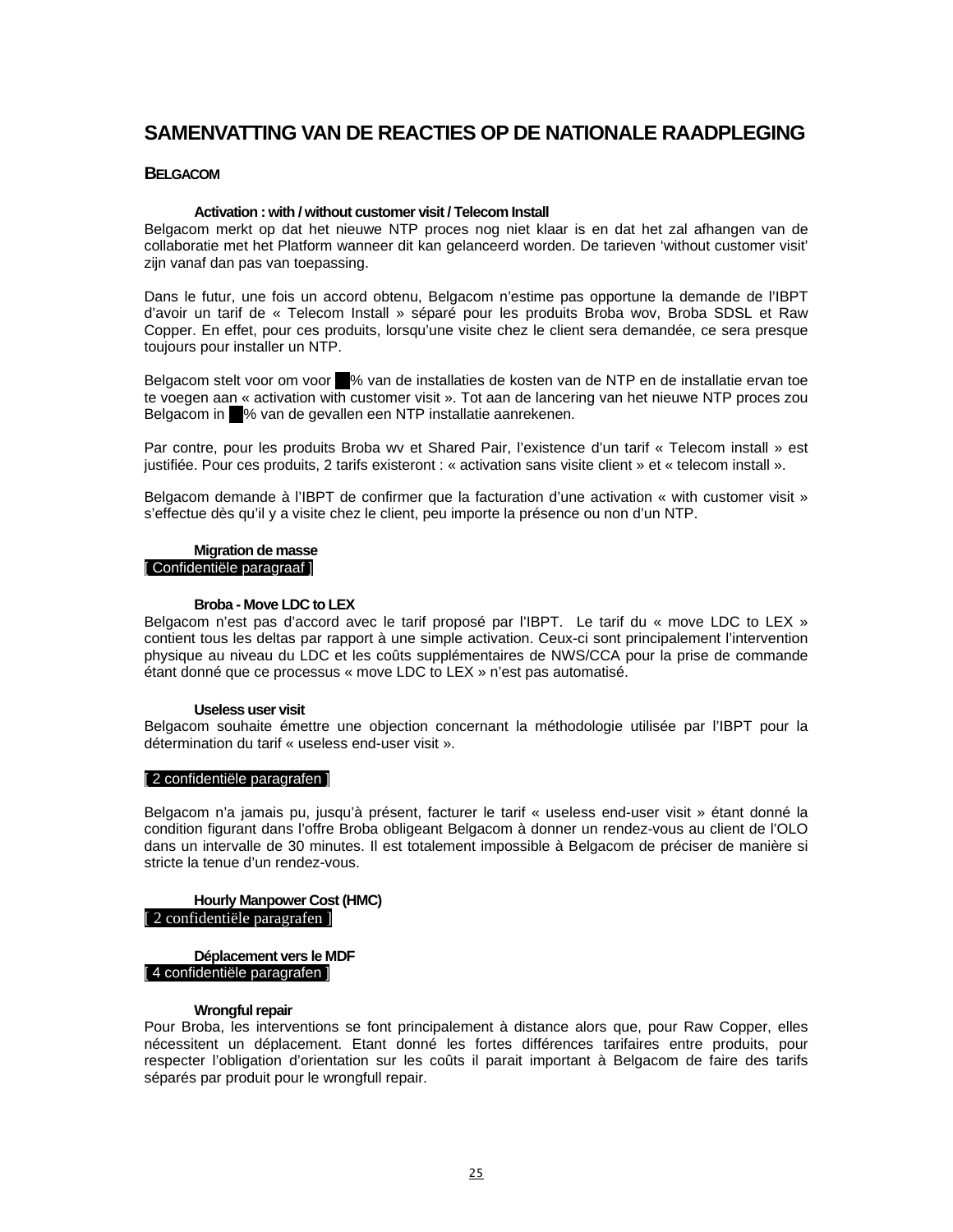#### **Migration virtuelle**

Belgacom estime que le tarif «migration virtuelle » à 5.6€ devrait être un peu mieux défini. En effet il s'agit uniquement de migrations virtuelles de Broba wv à Broba wov et vice versa avec portabilité du numéro pour un même opérateur.

#### **Jumpers**

Belgacom peut marquer son accord avec la méthodologie de l'Institut. Cependant, selon nos experts la longueur moyenne d'un MDF est plutôt de 32m étant donné que la majorité des lignes se trouvent dans les grands LEX.

#### **Coûts IT, overhead**

Concernant les coûts IT et les coûts d'overhead, Belgacom est en désaccord et se réfère à sa défense faite dans la réponse à la consultation sur le Bruo rental.

#### **Non –recuperated asset**

Après les migrations des bénéficiaires de l'offre BROBA vers le BRUO, Belgacom n'est pas en mesure de réutiliser ces positions sur leur DSLAMs étant donné une croissance faible des accès internet et une migration vers les services TV. Ces positions vides et non amorties représentent dès lors une perte sèche pour Belgacom.

Il n'est ni correct ni juste de faire payer aux utilisateurs BROBA et à Belgacom la migration de certains opérateurs allant vers le BRUO. Outre le fait qu'il n'est pas correct de répercuter les migrations sur le BROBA, l'impact de ces migrations n'a pas été répercuté correctement parce que l'IBPT a utilisé des hypothèses irréalistes pour 2007.

Il est nécessaire que les tarifs de migration reprennent également les coûts résultant des investissements non récupérés. [ confidentiële zin ]

#### **PLATFORM**

Het Platform klaagt over het gebrek aan transparantie over het tot stand komen van de tarieven waardoor het moeilijk is om te controleren op bijkomende verborgen prijsveranderingen of de dubbele aanrekening van eenzelfde dienstverlening.

Sommige prijsstijgingen nemen aanmerkelijk toe en worden door het Platform in vraag gesteld in vergelijking met de huidige tarieven en de verplichting van kostoriëntatie die op Belgacom rust.

De proceskosten hebben een grote invloed op de kosten van een alternatieve operator en bedragen gemakkelijk 10% van de maandelijkse kost per lijn. Het Platform vreest dan ook dat de tariefverlaging van het maandelijkse BRUO tarief gedeeltelijk zal teniet gedaan worden door deze tariefherziening.

De voorgestelde tarieven lijken zeer hoog in vergelijking met de prijzen uit de Platform studie.

#### **Tariefherzieningen**

Het Platform bemerkt dat de kost om een klant te winnen sterk afhangt van het vereiste activatietype. In het geval van BRUO raw copper en BROBA SDSL wordt er gevreesd voor een significante toename van de activatiekosten, waardoor het investeren in netwerkinfrastructuur en nieuwe marktevoluties gepenaliseerd wordt.

Het Platform merkt op dat er in de vroege discussies over het NTP proces nog veel onduidelijkheden bestaan. Theoretisch zou het aantal bezoeken met 80% drastisch afnemen terwijl de eerste veldtesten slechts een afname van 25% aantoonden.

Het Platform is zeer verbaasd dat de kosten voor een klantbezoek sterk varieert over de verschillende producten, wat inconsistent lijkt omdat aan de klantzijde hetzelfde werk moet worden uitgevoerd voor BRUO en BROBA. Het Platform vraagt hieromtrent meer gedetailleerde informatie en wil ook weten wat er naast de transportkosten bevat zit in een 'customer visit' aangezien de NTP installatie in de telecominstallatie vervat zit en meer dan 40 euro excessief lijkt voor enkel transport.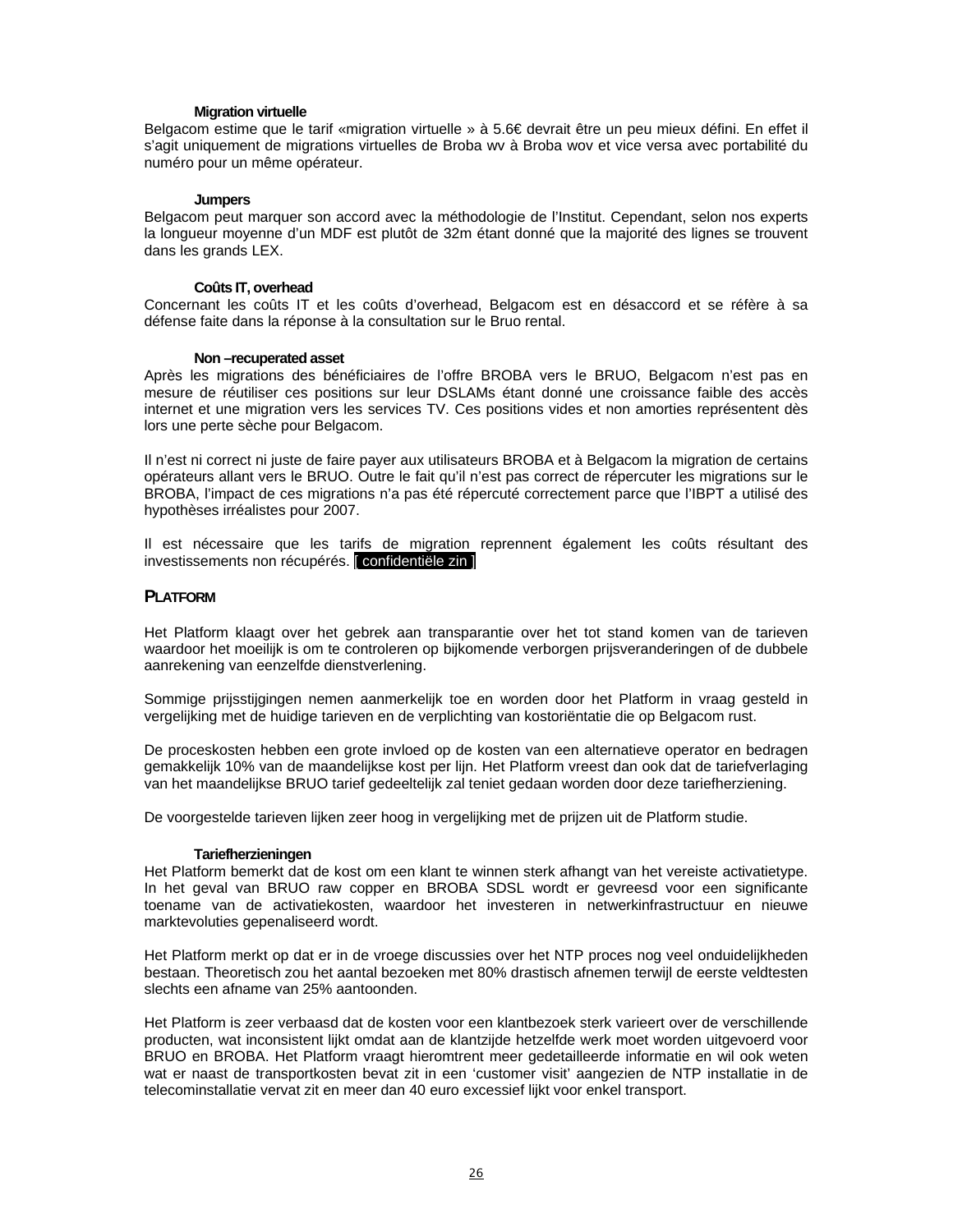Ook wat deactivatie betreft is er een gebrek aan coherentie tussen de verschillende producten.

Het Platform merkt op dat het al dan niet plaatsvinden van een "telecom installation" moeilijk te verifiëren is.

Wat betreft IT kosten gaat het Platform akkoord dat de kosten voor een geautomatiseerde LLU Inquiry tool reeds vervat zitten in de IT markup. Het Platform ziet echter gelijkaardige gevallen voor de provisioning of VC's en modification of line profile, die ook volledig geautomatiseerd verlopen. Er zouden dan ook geen bijkomende kosten mogen aangerekend worden voor "Activation / modification / cancellation fee per VC" en "Modification of the line profile".

In het kader van Full VP wordt ook de provisie van VPs grotendeels automatisch. Het Platform vraagt zich af of hier voldoende rekening mee gehouden werd bij het opstellen van de nieuwe tarieven.

#### **Alignering met operationele Full VP veranderingen**

Het Platform vraagt zich af of het BIPT de Full VP lancering in rekening genomen heeft bij het opstellen van de tarieven aangezien er in de toekomst enkel nog virtuele migraties zullen plaats vinden.

Aangezien er bij Full VP enkel een ordering en aanpassing van de VPs via XML mogelijk is, is het Platform van mening dat er geen administratieve kosten meer mogen aangerekend worden. Het Platform vraagt dan ook om die kosten te schrappen in de tarieven vanaf de Full VP lancering.

Het Platform merkt ook op dat de VP fee per VPtype in een bepaalde LEX moet aangerekend worden en niet langer per VP vanaf Full VP zoals gezegd in de Full VP beslissing.

Het Platform vraagt ook verduidelijking of er bij een change owner enkel een migratie of ook een activatie moet betaald worden en dat de initiële operator in dat geval geen deactivatiekosten moet betalen.

#### **SNA**

Het Platform is blij dat de tarieven voor SNAs dalen, maar vindt de nieuwe tarieven nog altijd extreem hoog en niet gerechtvaardigd. Er wordt verwezen naar vroegere Platform reacties in het kader van BROBA 2007.

Enerzijds wijst het Platform op het grote onaanvaardbare verschil met de retailprijs voor een SNA van maximum 119€, anderzijds installeert Belgacom 4 paren en moet de begunstigde enkel het aangevraagde paar aangerekend worden.

Het Platform benadrukt de nood voor een proces dat duidelijk uitlegt wanneer een SNA nodig is en welke werken dan uitgevoerd worden.

#### **Wrongfull repair**

De tarieven voor wrongfull repair zijn extreem hoog in vergelijking met het klantenbezoek bij activatie en de headcount kosten.

Het Platform bemerkt dat een OLO een ticket moet openen om een netwerkcheck uit te voeren zoals ATM connectivity bij BROBA of 4 tel check bij BRUO omdat deze tools niet beschikbaar zijn voor de OLO. In dergelijke gevallen mag geen wrongfull repair aangerekend worden.

Het BIPT voorstel behandelt niet de ongebalanceerde situatie tussen de penaliteiten die Belgacom aan de OLOs kan vragen in het geval van een wrongfull repair en de compensaties waar de OLO recht op heeft in het geval van het niet naleven van de contractuele verplichtingen. Temeer omdat het berekenen van (I)SLA penaliteiten niet duidelijk en zeer complex is. Het Platform vraagt dan ook aan het BIPT om hier aanpassingen door te voeren en een meer gebalanceerde situatie te creëren, temeer aangezien Belgacom de wrongfull repairs wil aanrekenen in de toekomst. Daarnaast zouden er ook compensaties moeten zijn voor de OLOs indien Belgacom niet langs gaat bij de klant op de afgesproken dag of indien er een provisioningfout gebeurt aan de kant van Belgacom.